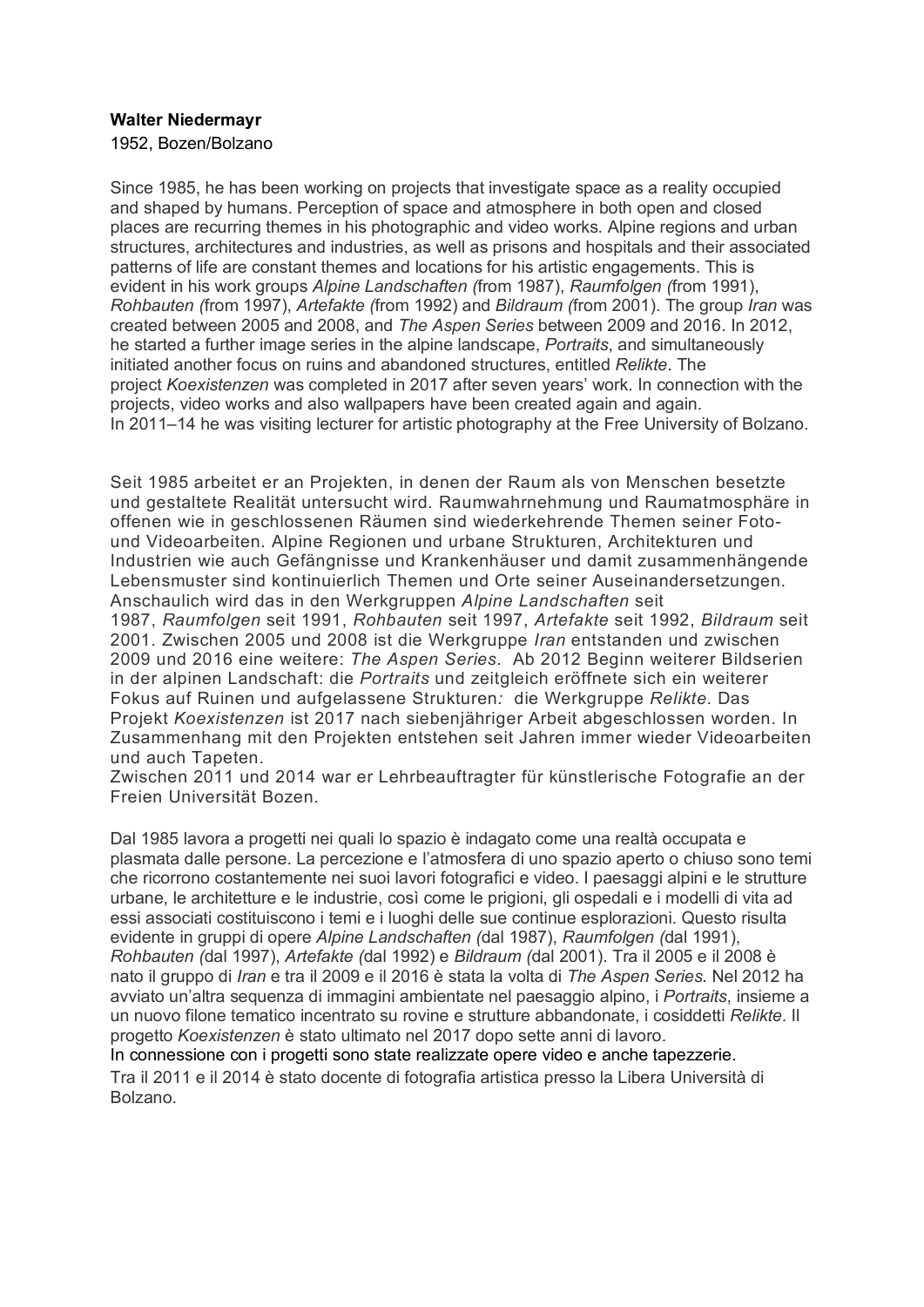### **Solo Exhibitions**

### **2021**

*Permafrost-Zonen*, Kunstraum Konrad, Puchberg am Schneeberg, (A) *Transformations*, Camera, Centro Italiano per la Fotografia, Torino

#### 2019/2020

*Permafrost,* Galleria Ncontemporary Milano *La percezione dello spazio,* BMS LAB, Milano

### 2018

*Genesis of a latent vision. A window onto contemporary art photography in Iran*, Chiostri di San Domenico, Fotografia Europea 2018, Reggio Emilia

### **2017**

*Koexistenzen*, aut. architektur und tirol, Innsbruck Galerie Johann Widauer, Innsbruck *Recollection. Iran - antica Persia e industrializzazione,* Tosetti Value, Torino

### **2016**

*Walter Niedermayr. Raumaneignungen (Appropriations of Space) - Lech 2015/2016,* Allmeinde commongrounds, Lech am Arlberg\*

### **2015**

*Walter Niedermayr. Appearances*, Spazio Ersel, Torino *Walter Niedermayr. Projection Spheres and Adventure Realms*, Month of Photography, Bratislava\*

#### **2014**

Galerie Nordenhake Berlin

### **2013**

*Walter Niedermayr. Appearances*, La Filature, Mullhouse\*

### **2012**

Istituto Italiano di Cultura de Paris\* Galleria Suzy Shammah, Milano

### **2011**

*Walter Niedermayr 2005-2010*, Ex-ospedale Sant´Agostino, Fondazione Fotografia, Modena\*

#### **2009**

Robert Miller Gallery, New York Galerie Nordenhake, Stockholm

# **2008**

Galleria Suzy Shammah, Milano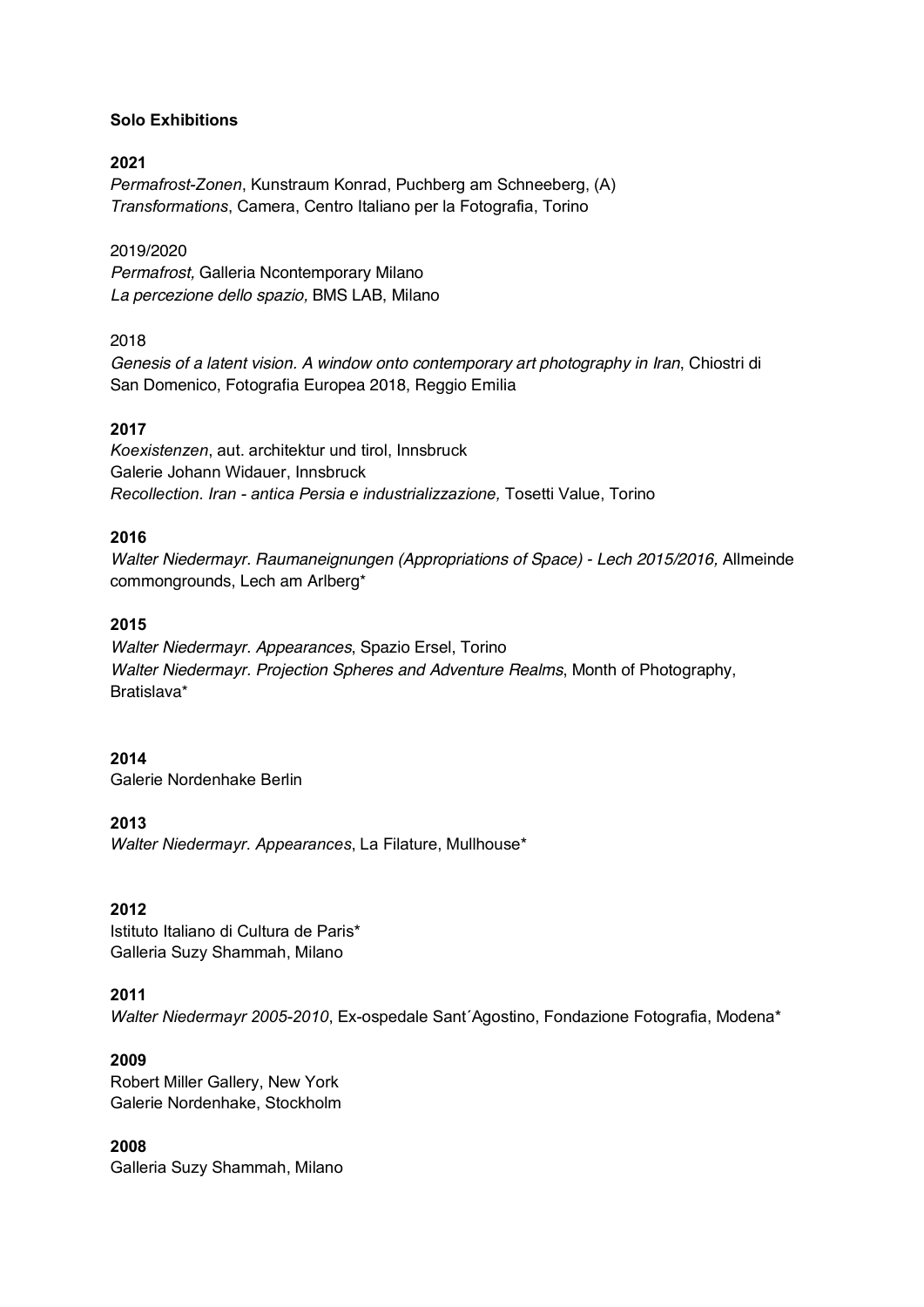### **2007**

Galerie Nordenhake, Berlin Galleri Opdahl, Stavanger *Walter* Niedermayr */ Kazuyo Sejima + Ryue Nishizawa (SANAA)*, with SANAA Architects, DeSingel, International Arts Centre, Antwerpen, Arc en Rêve Centre d'architecture Bordeaux, aut. Architektur und Tirol Innsbruck, Accademia di Architettura Mendrisio\*

### **2006**

Robert Miller Gallery, New York

### **2005**

Galleria Suzy Shammah, Milano

### **2004**

*Zivile Operationen*, Museion Museum for modern and contemporary art, Bolzano\* Galerie Bob van Orsouw, Zürich\*

### **2003**

*Zivile Operationen (Civil operations),* Kunsthalle Wien, Kunstverein Hannover, Museum der bildenden Künste Leipzig, Württembergischer Kunstverein Stuttgart\* Galerie Solverget, Stavanger Galerie Nordenhake, Berlin

### **2001**

Stadtgalerie Schwaz, Tirol Brotfabrik, Berlin Galerie Nordenhake, Stockholm Angles Gallery, Santa Monica Galerie Meyer Kainer, Wien

#### **2000**

Centre pour l'image contemporaine, Genève Koyanagi Gallery, Tokyo Rhona Hoffmann Gallery, Chicago Rupertinum, Museum für moderne und zeitgenössische Kunst, Salzburger Landessammlung, Salzburg\*

#### **1999**

*Momentary Resort,* Robert Miller Gallery, New York Musée Château d´Annecy, Annecy *Reservate des Augenblicks*, ar/ge Kunst Galerie Museum, Bolzano\* *Walter Niedermayr,* Centre Photographique d´Ile de France, Pontault-Combault Angles Gallery, Santa Monica Fundación BBK, Bilbao

**1998** White Cube, London Galerie Anne de Villepoix, Paris Galleria Gió Marconi, with Marina Ballo Charmet, Milano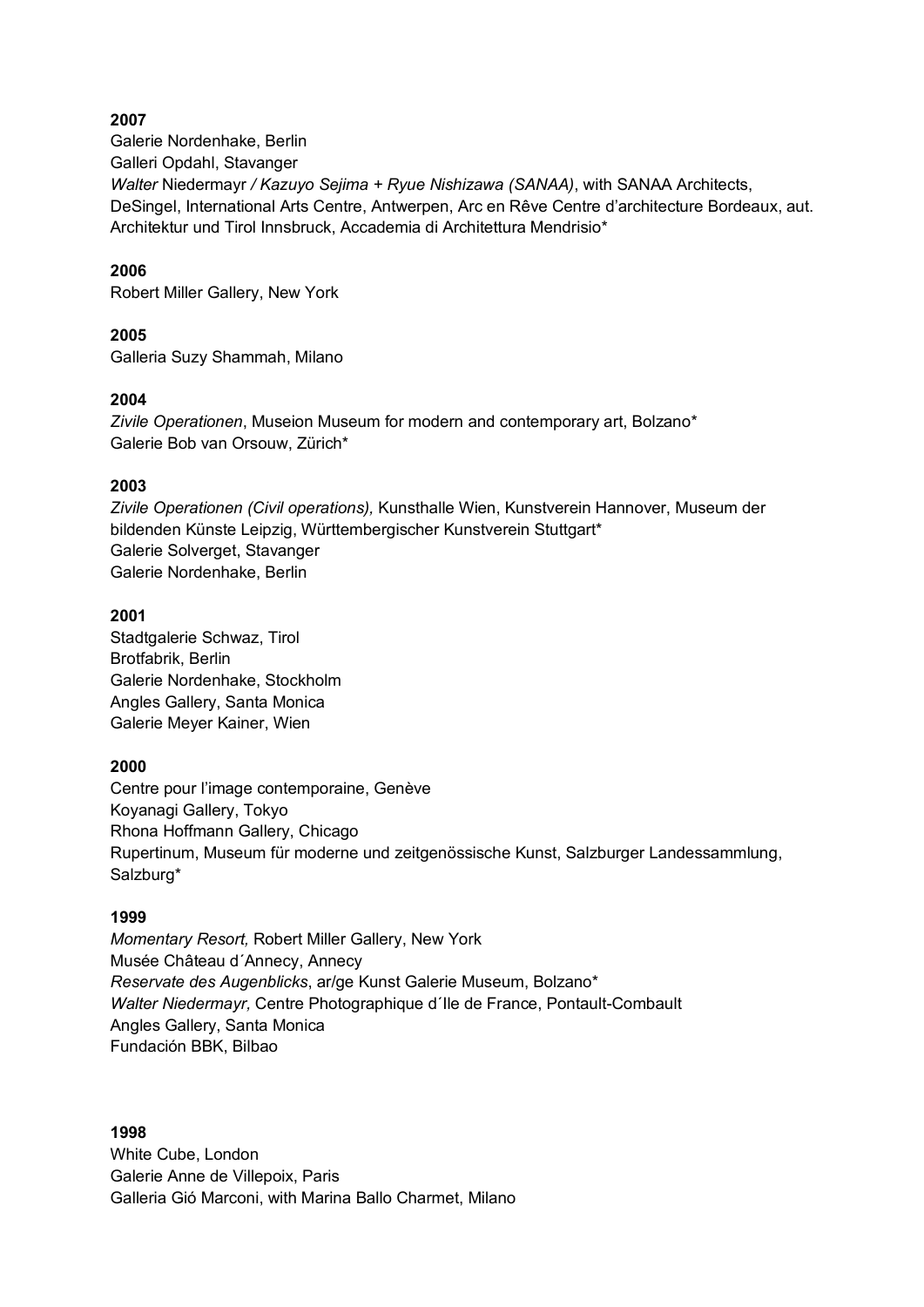Centre Photographique d´Ile de France, Pontault-Combault

### **1997**

Galerie Nordenhake, Stockholm Kunstverein Ulm Parco Casse d'espansione del fiume Secchia, with Paola De Pietri, Rubiera\*

### **1996**

Galerie Anne de Villepoix, Paris Neue Gesellschaft für bildende Kunst, Berlin *Pauhof - beobachtet*, Galerie im Stifterhaus, Linz

### **1995**

*Phantasma und Phantome*, Offenes Kulturhaus Linz\* *Memento*, Haus der Fotografie, Altdorf

### **1994**

*Die bleichen Berge*, Museum für Gestaltung, Zürich Forum Stadtpark, with Wout Berger, Graz Hotel Café Kusseth, Bolzano\* Libreria Galleria Einaudi, Milano\*

### **1993**

*Die bleichen Berge*, ar/ge Kunst Galerie Museum, Bolzano\* Printemps de Cahors\*

### **1992**

*Historische Industriearchitektur Tirol, Südtirol, Voralberg;* ar/ge Kunst Galerie Museum, Bolzano, Taxis Palais Innsbruck, Museum Bregenz\* Rathaus Galerie, Graz

### **1990**

*Architektur, Natur und Technick*, Sexten Kultur, Sexten, Technische Hochschule Innsbruck, Hochschule für Künstlerische und Industrielle Gestaltung, Linz\*

*(\*) denotes publication*

### **Special projects and recognitions**

#### **2020**

*Italia, un racconto silenzioso,* Campagna fotografica dal MiBACT-DGCC Roma

### **2011/2017**

*Koexistenzen,* an artistic approach on the archetype of the "commons" in the Fiemme Valley in Trentino an South Tyrol/Italy.

#### **2014/2016**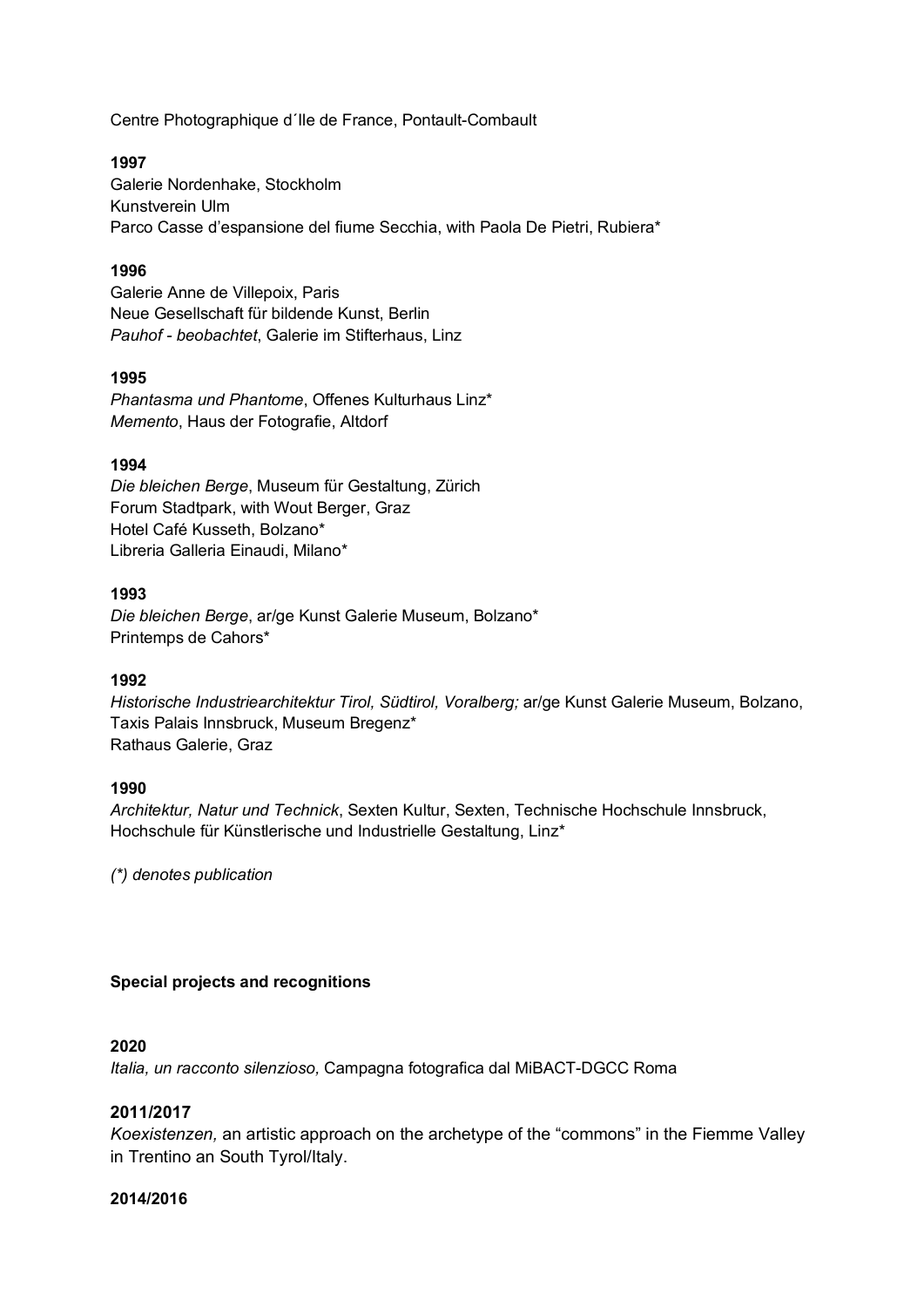*The Aspen Series*, 2° part, project-based work with multi-sites installation, ASC Aspen

### **2014**

*Kunstschnee* with Philipp Messner, artificially colored snow which open up a hyper surreal level, reaching to the virtual

### **2014**

Nominated for *Robert Gardner Fellowship in Photography*, Peabody Museum of Archaeology and Ethnology, Hardvard University, Cambridge

### **2013**

*The Replicants,* Eikon Schaufenster, video and wallpaper installation, Wien

### **2009/2012**

*The Aspen Series*, 1° part, project-based work with multi-sites installation and publication, ASC Aspen

### **2008**

*Pitztalgletscher 5/1997*, *facade design for Austria Expo Pavillion, Zaragoza*

### **2007**

*Fluchtwege und Sackgassen,* with Karl Unterfrauner, Festival der Regionen

### **2006**

*Artefakte 85/2005, Mythos 4*, Neues Mercedes Benz Museum, Stuttgart

#### **2003/2019**

*Art Drive in,* Parking Thermae, Merano, Lightboxinstallation

### **Group Exhibtions**

### **2021**

*Earth Beats, Naturbild im Wandel / The changing face of nature*, Kunsthaus Zürich *Schneemannsgarn*, Kunsthaus Interlaken

*Punto di Equilibrio. Pensiero spazio luce da Toyo Ito a Ettore Spalletti*, MAXXI L'Aquila *World Cityscapes*, Parco della Musica, Cupola Sala Sinopoli, Auditorium, Roma.

*Wilde Kindheit,* Lentos Kunstmuseum / Nordico Stadtmuseum / VALIE EXPORT Center Linz *ITALIAE Dagli* Alinari ai maestri della fotografia contemporanea, Ministero degli Affari Esteri e Cooperazione Internazionale e Alinari, Tour di mostre 2021/2023 Istituti di Cultura Italiani all'Estero

*ITALIA IN-ATTESA,* 12 Racconti fotografici, Gallerie Nazionali d'Arte Antica - Palazzo Barberini, Roma

### **2020**

*Where We Now Stand—In Order to Map the Future,* Century Museum of Contemporary Art, Kanazawa *Unlearning Categories*, Museion Bozen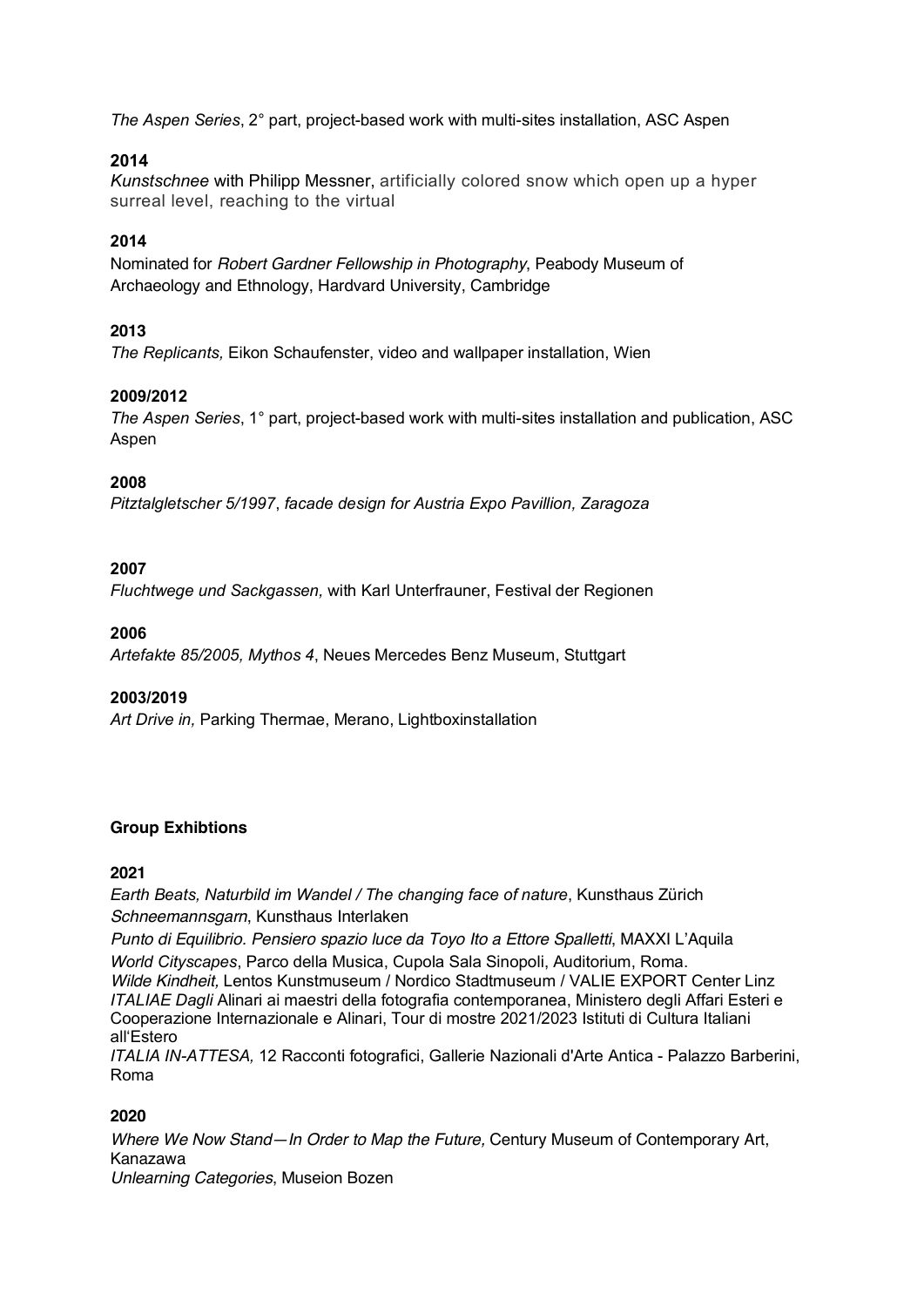### **2019**

*Framed Landscapes: European Photography Commissions 1984-2019*, Museo ICO Madrid *Inservitude***,** Arc en Rêve Centre d'architecture, Bordeaux *Land\_Scope*, Münchner Stadtmuseum *CIVILIZATION: The way we live now,* National Museum of Modern and Contemporary Art, Seoul, UCCA (Ullens Center for Contemporary Art) in Beijing, China, National Gallery of

Victoria, Melbourne, Museum of Civilization, Marseille (2021)

### **2018**

*Drive Drove Driven. Das Auto in der zeitgenössischen* Kunst, BTV FO.KU.S, Innsbruck *Genesis of a latent vision. A window onto contemporary art photography in Iran*, Chiostri di San Domenico, Fotografia Europea 2018, Reggio Emilia

### **2017**

*Snow future***.** Hansjörg Dobliar, Philipp Messner, Walter Niedermayr, Naturmuseum Bozen *The Power of Images*, MAST, Bologna

### **2016**

*Les couleurs du paradis perdu,* Médiathèque Valais-Martigny, Martigny *Territoires rêvés. En Dialogues 2,* Musée des Beaux-Arts, Caen *The force of photography. Works from the Museion Collection*, Museion, Bolzano/Bozen *Sport et loisirs - propos d'artistes*, Agence culturelle Alsace, Erstein Etappenstall, Elsass Tour/Collection FRAC Alsace *Shared Space: A New Era / Photographs from the Bank of America Collection*, McColl Center for Art + Innovation, Charlotte *Aus der Sammlung: Landschaft,* Landesgalerie Linz, ÖO Landesmuseum Linz *Ausverkauft! Nachleben des UNO Shopping*, afo Architekturforum Oberösterreich, *Linz Extraordinary Visions / l'Italia*, MAXXI, Roma *Arte e architettura: punti di vista*, MantovArchitettura, Casa del Mantegna, Mantova\* Ceramica, latte, macchine e logistica. Fotografie dell'Emilia Romagna al lavoro, MAST, Bologna\* *La scelta italiana, Collezione BDC, Villa Impero, Bologna "Allures" cycle of exhibitions*, Les Turbulences – Frac Centre, Orléans *Snow Future. Die Alpen – Perspektiven einer Sehnsuchtslandschaft in Kunst + Wissenschaft,*t

# **2015**

*Montagna. Oltre la natura,* Palazzo Assessorile, MART, Cles *10 jahre mitteleuropa-/donauraumzyklus,* Stift Lilienfeld *White not?,* Fondazione Ersel, Torino *Italia. Inside Out,* Palazzo della Ragione, Milano *Mal di montagna,* Studi festival #1 - MARS Milan Artist Run Space, Milano *Grand Tour*, Harley Gallery, Welbeck/Nottinghamshire *Landschaft in Bewegung. Filmische Ausblicke auf ein unbestimmtes Mo*rgen, Universalmuseum Joanneum, Graz *Landscape in my Mind - Landschaftsfotografie heute. Von Hamish Fulton bis Andreas Gursky,*  Bank Austria Kunstforum, Wien

Philipp Messner, Hansjoerg Dobliar, Walter Niedermayr, ERES Stiftung, München\*

### **2014**

*Fundamentals -14th International Architecture Exhibition*, La Biennale, Venezia *La Collezione di Fotografia Europea. Sguardi contempora*nei, Fotografia Europea 014 Festival, Reggio Emilia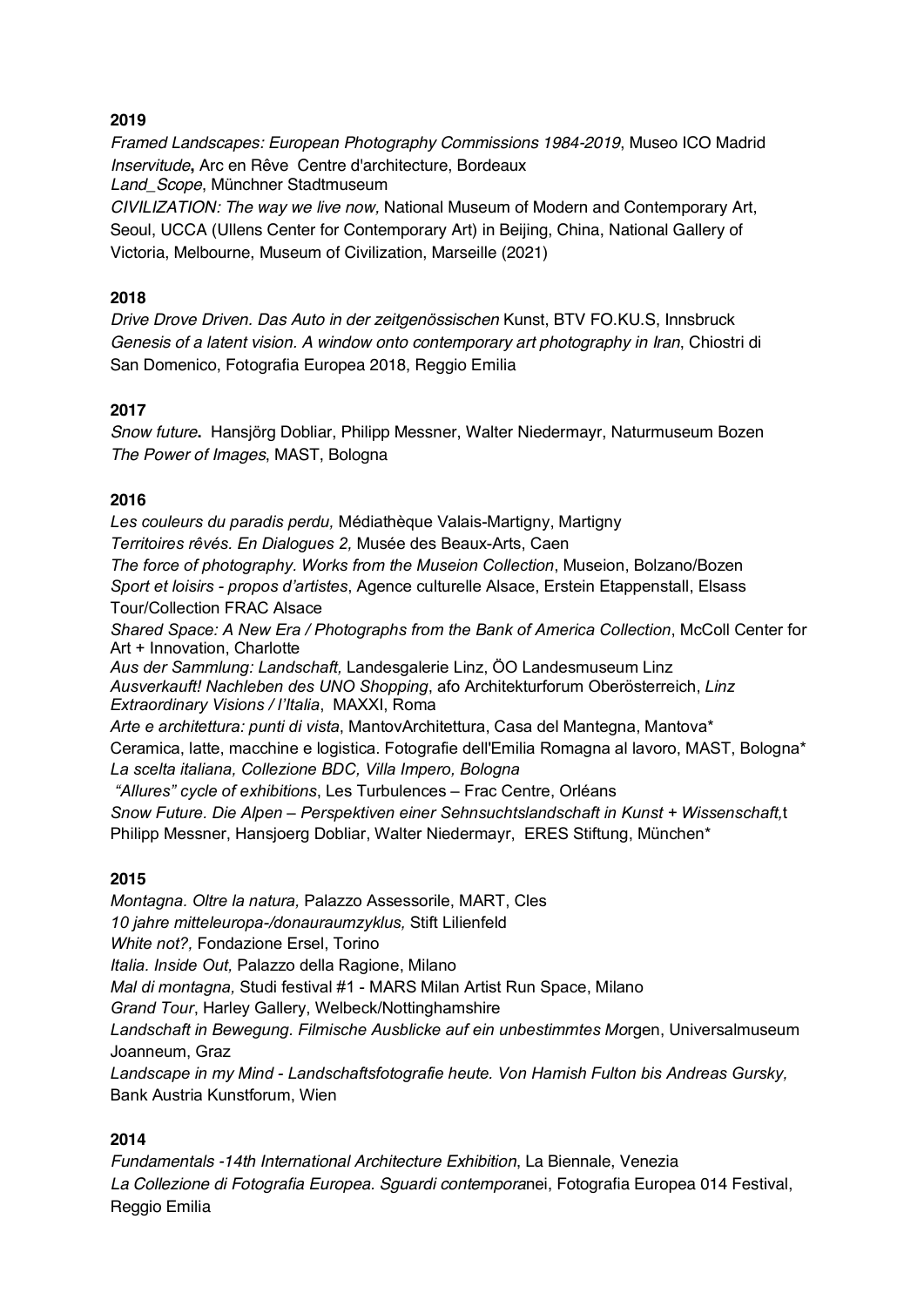*Erde & Copyright*, Werkstadt Graz / Galerie Crazy, Graz Contemporary, Graz *Il sublime e il banale*, video screening, Galleria Civica, Trento *Jenseits der Ansichtskarte. Die Alpen in der Fotografie,* Voralberg Museum, Bregenz

### **2013**

*Der andere Blick - Architektur und Raum in der zeitgenössischen Fotografie,* Galerie Dittmar, Berlin

*Weitblick - Berg. Gesellschaft. Technologie*, Innovation Festival, Museion - Museum for contemporary Art, Bolzano

*Jenseits der Ansichtskarte. Die Alpen in der Fotografie*, Galerie Stihl Waiblingen

*Pièces Montrées - Frac Alsace, 30 ans de collection; La collection impossible,* Fondation Fernet-Branca, Saint-Louis

*Images for Images. Artists for Tichy - Tichy for Artists,* Central Bohemian Gallery (GASK), Kutná Hora\*

*TAV Bologna Milano - Fotografia, ricerca e territorio,* Maxxi, Roma *Lovin'it - Outlooks and Oppositions,* Bromer Art Collection, Roggwil

*CONCRETE – Fotografie und Architektur*, Fotomuseum Winterthur

*Landmark: The Fields of Photography*, Positive View Foundation, Somerset House, London\* *Industrie*, OstLicht. Galerie für Fotografie, Wien

### **2012**

*Cosa Mentale: Paysage(s) - Paysage-Document,* Musèe de La Roche-sur-Yon\*

*Cosa Mentale: Paysage(s) - Paysage-Document 2 - Pratiques documentaires européennes des années 80 à nos jours,* Musèe de La Roche-sur-Yon, Arsenal de Metz\*

*Ansichten an sich - zeitgenössische Fotokunst aus Nord- und Osttirol, Südtirol und dem Trentino,* FO.KU.S Foto Kunst Stadtforum, Innsbruck

*Ferne Nähe, Zyklus 7.0 Ausstellung, zeitgenössische Kunst aus Mitteleuropa*, Stift Lilienfeld *Peripheral Visions: Italian Photography in Context, 1950s-Present, Hunter College, The City* University of New York, New York \*

*A Luigi e Paola Ghirri. Fin dove può arrivare l'infinito?,* L'Ospitale, Rubiera, Reggio Emilia\* *Space Affairs*, Museum Startgalerie Artothek, Wien\*

### **2011**

*Schwarz Weiss - Design der Gegensätze,* Museum für Gestaltung Zürich *Tokyo Art Meeting (II) Architectural Environments for Tomorrow - New Spatial Practices in Architecture and Art,* Museum of Contemporary Art, Tokyo\* *Imperfect Health*, Canadian Centre for Architecture, Montréal \* *L'Italia va in vacanza. Fotografie dalle Collezioni del MAXXI Architettura,* MAXXI Museo nazionale delle arti del XXI secolo, Roma *Lay of the Land,* Angles Gallery, Los Angeles *Alpen - Sehnsuchtsort & Bühne,* Residenzgalerie, Salzburg\* *Blink! Light, Sound & the Moving Image,* Denver Art Museum *Alpine Desire,* Austrian Cultural Forum, New York\* *Hafnarhús – Without Destination*, Reykjavík Art Museum (RAM)\*

### **2010**

*People meet in Architecture - Arsenale, 12. Mostra Internazionale di Architettura, Venice Biennale\**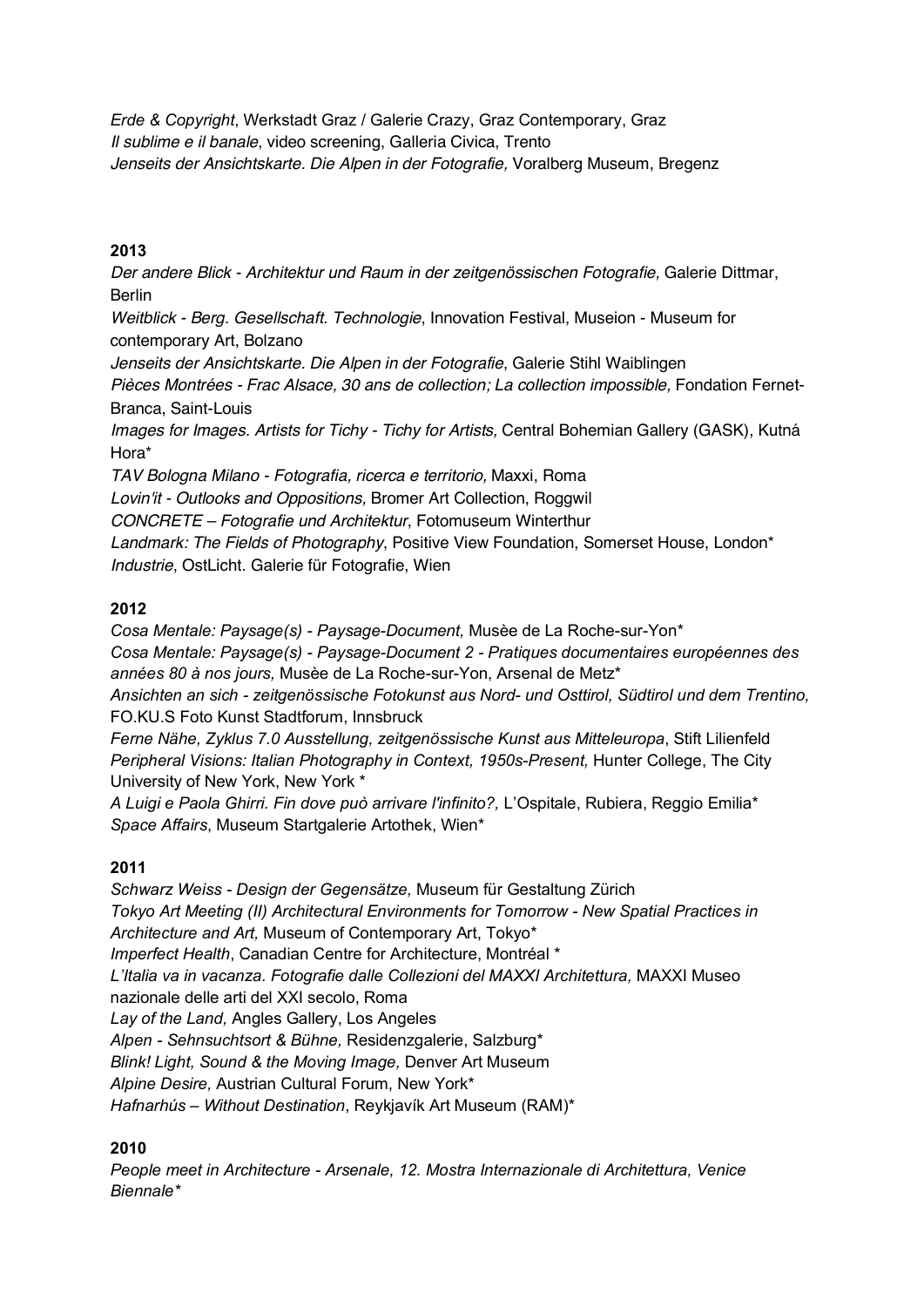*Sanaa World of Architecture*, DAC | Dansk Arkitektur Center, Kopenhagen Asia Spectrum *-* 3rd Daegu Photo Biennale *La voce delle immagini*, Auditorium Parco della Musica, Roma *Landscape without Horizon*, Museum Schloss Myland, Bedburg-Hau/Kleve\* Kazuyo Sejima + Ryue Nishizawa / SANAA, Tokyo, Aedes Architecture Forum, Berlin

### **2009**

*Vanishing Landscapes*, Galerie Ruzicska, Salzburg *>Natur< in der Kunst der Gegenwart*, Kunstmuseum Bonn *Before Architecture, After Architecture*, Tomio Koyama Gallery, Tokyo

### **2008**

*Manifesta7*, *The Rest of Now,* Alumix Bozen/Bolzano, Region Trentino-South Tyrol\* *Von der Weite des Eis*es, Albertina Wien\* *Art Incorporated – The Role of Art in Urban Developement*, Kunstmuseet Koge *LINZ TEXAS Eine Stadt mit Beziehungen*, Az W, Linz *Museums in the 21st Century,* Louisiana Museum of Modern Art, Humlebaek *Art is for the spirit*, Mori Art Museum, Tokyo *All inclusive. Die Welt des Tourismus*, Kunsthalle Schirn, Frankfurt\* *Rückblende*, Neue Galerie, Graz *A tribute - 35 years of Essl Collection*, Klosterneuburg/Wien *Lugares comprometidos. Topografía y actualidad*, Photoespaña 2008, XI International Festival of Photography and Visual Arts, Madrid

### **2007**

*Foto-Kunst*, Museum Essl Klosterneuburg/Wien *Tourist´s Tale*, Arhus Kunstbygning *Reality Crossings*, 2. Fotofestival Mannheim / Ludwigshafen / Heidelberg\* *Japan und der Westen*, Kunstmuseum Wolfsburg\* *There is no border, there is no border, there is no border, no border, no border, no border, I wish*, Galerie im Taxispalais Innsbruck\* *Ziemlich Hoch*, Kunsthaus Kaufbeuren *Atlante italiano007. Rischio paesaggio*, DARC Roma *Northern Lights - Reflecting with Images*, Galleria Civica di Modena *Life is stranger than fiction*, Albertina, Vienna *Industrielle Bildwelten*, FO.KU.S Stadtforum, Innsbruck\* *Spectacular space*, Galerie Bob van Orsouw, Zürich *Unter Sternen*, Museum Franz Gertsch, Burgdorf *White out*, Künstlerhaus Palais Thurn und Taxis, Bregenz; Stadtgalerie, Saarbrücken; Palazzo Margherita, Modena\* *Simultan,* Fotomuseum, Winthertur *Paola De Pietri - Io parto*, Museo di fotografia contemporanea, Cinisello Balsamo

#### **2006**

*Artists for Tichy. Tichy for Artists*, Museum für moderne Kunst, Passau; East Bohemian Gallery of Fine Arts, Pardubice; Moravian Gallery, Brno\* *Altri luoghi. Altre stanze,* Tre giorni di Arte Contemporanea, Udine *Sanaa/Walter Niedermayr*, with Sanaa architects, Architekturmuseum, Basel\* *Out of the camera*, Bielefelder Kunstverein\* *Peintres de la vie moderne*, Centre Pompidou, Paris *Young Italian artists at the turn of the Millennium*, Galleria Continua, Beijing\*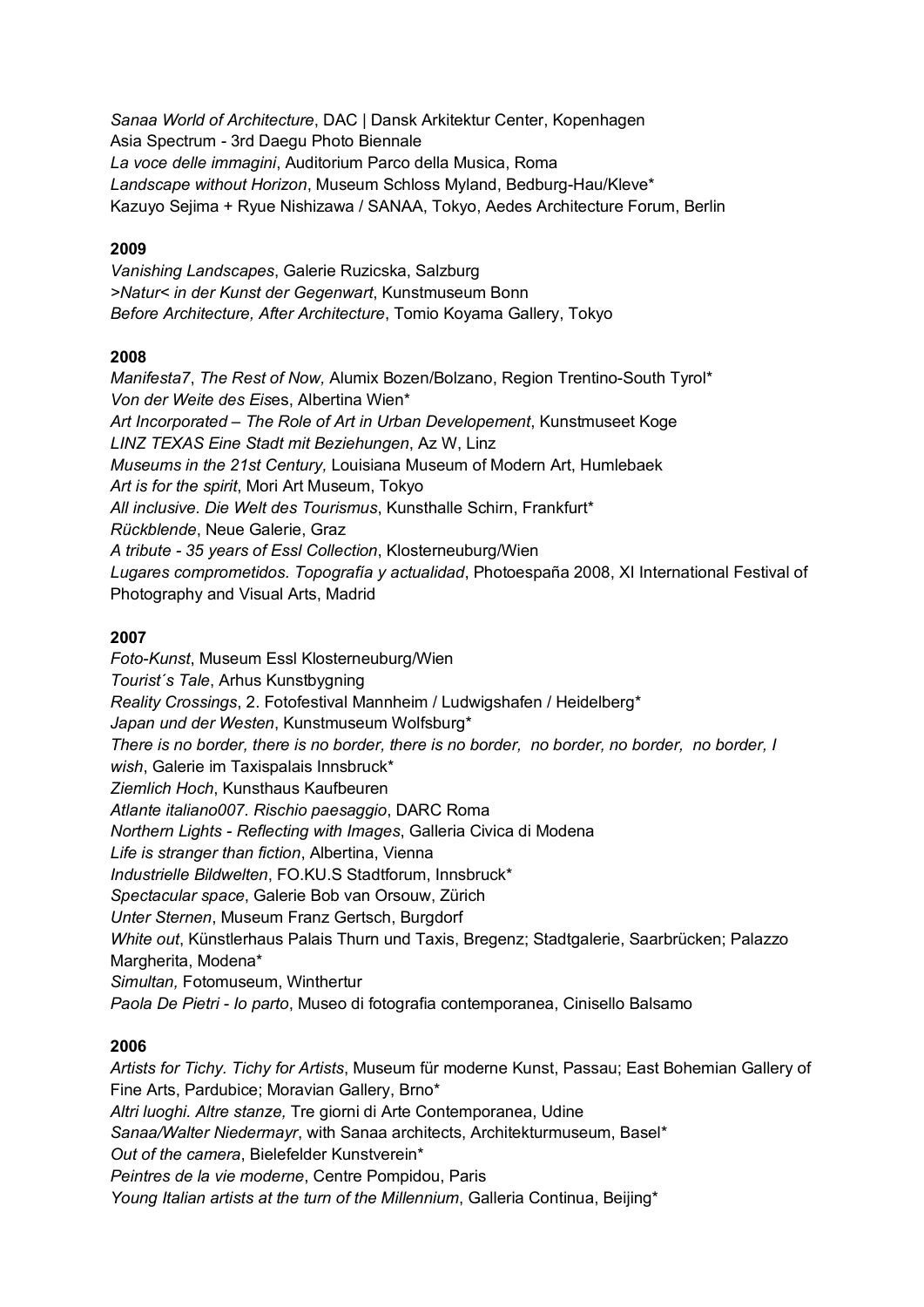*Start@Hang*ar, Hangar Bicocca, Milano

*Linea veloce Bologna-Milano*, Linea di Confine, L'Ospitale, Rubiera\*

Settimana della fotografia europea, Reggio Emilia\*

*Trans Emilia*, The Linea di Confine Collection: *Territorial Reconnaissance of the Region Emila Romagna*, Fotomuseum Winterthur, Centro internazionale dell'Infanzia "Loris Malaguzzi", Reggio Emilia\*

*Images d´un territoire*, Galerie Le Lieu Lorient; Le Château d'Eau, Toulouse

*Montagnes magiques*, Galerie d'Art du Conseil général des Bouches de Rhône, Aix en Provence *Opening up Art*, Tate Modern, UBS Art Collection, London

*Archit-Action*, Galerie für zeitgenössische Kunst, Leipzig\*

*Zerstörte Welten*, Kunstraum Dornbirn; Arhus Kunstbygning\*

*Sguardi da nord. Reflecting with images*, Galleria Civica, Palazzo Santa Margherita, Modena\*

### **2005**

*Simultan. Zwei Sammlungen österreichischer Fotografie*, Museum der Moderne, Salzburg Mönchsberg\*

*La dolce crisi,* Villa Manin, Passariano-Codroipo\*

*Der Blick auf Dresden, Die Frauenkirche und das Werden der Dresdner Stadtsilhoutte*, Staatliche Kunstsammlungen, Dresden\*

*Kazuyo Sejima + Ryue Nishizawa Sanaa*, Basilica Palladiana, with Sanaa architects, Vicenza\* 1*0 ans des commandes photographiques au Centre Méditerraneén de la Photographie*, Bastia\* *Trans Emilia*, Fotomuseum Winterthur\*

*Landschaft als Metapher*, Ursula Blickle-Stiftung, Kraichtal\*

*Aus der Fotosammlung. Neuerwerbungen*, Landesgalerie am Oberösterreichischen

Landesmuseum, Linz

*Nach Rokynik: Die Sammlung der Evn*, Mumok, Wien\*

*Berg, ich hasse dich – Berg ich liebe dich*, Museé cantonal des beaux-arts, Sion\*

*Sanaa*, 21st Century Museum of Contemporary Art, with Sanaa architects, Kanazawa\*

*Multiple Räume (2) Park,* Kunsthalle, Baden Baden\*

*De Natura*, Centre d'art contemporain, Meymac

*Repérages*, Frac d'Ile-de-France à l'Ecole d'Architecture de Paris-Belleville *Artissima 12: Tutta la fotografia*, Torino

### **2004**

*Support 2 - Die neue Galerie als Sammlung*, Neue Galerie, Graz *Yet Untitled*, Kunsthalle, Nürnberg; National Museum of Photography, Kopenhagen *Weisse Wunderware Schnee*, Bündner Kunstmuseum, Chur\* *Metamorph, 9. Mostra Internazionale di Architettura,* Biennale di Venezia\* *Das Geheimnis der Fotografie, Teil 2: Landschaft und Stillleben*, Altes Rathaus, Ingelheim *An eye for the city - Italian contemporary photography and the view of the city*, South East Museum of Photography, Daytona Beach\* *Public Record*, Museum of Contemporary Art, Los Angeles *Collège Lyee Honore Daumier*, Frac Paca, Marseille *Reality Real – Arbeiten auf Papier,* Gebrüder Lehmann Gallery, Dresden *Support 1 - Die neue Gallerie als Sammlung*, Neue Galerie, Graz

### *2003*

*Yet Untitled*, Suermondt Ludwig Museum, Aachen\* *The Spirit of White*, Fondation Beyeler, Basel *Montagna. Arte, scienza, mito da Dürer a Warhol*, MART, Rovereto\* *Natürlich gebaut. Die Landschaft zwischen Konstruktion und Narration,* Helmhaus, Zürich\*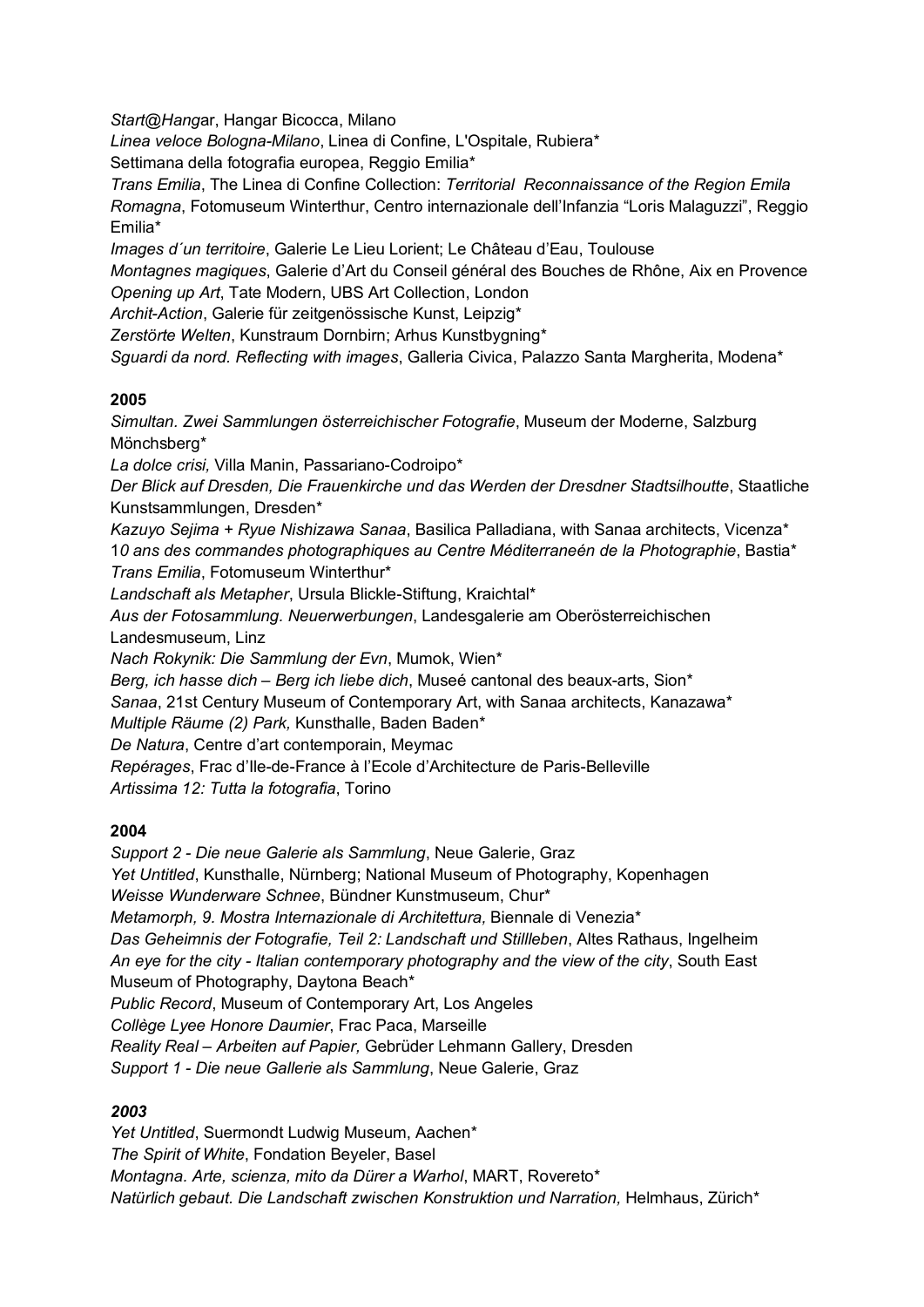*Regarde, il neige (schizogéographie de la vie quotidienne),* Centre national d'art et du paysage, Vassivière *Tombe la neige*, Anne de Villepoix Gallery, Paris *La montagna incantata,* Fondazione Sandretto Re Rebaudengo, Torino *L´idea di paesaggio nella fotografia italiana dal 1850 ad oggi*, 8° ed. Modena per la Fotografia, Galleria Civica Modena\* *Des voisinages*, Le Plateau Fonds Régional d'Art Contemporain d'Ile-de-France *Da cima a fondo, vette d´astrazione*, Regione Autonoma Valle D'Aosta\* *Platsens Politik*, Länsmuseet Västernorrland, Härnösand *Paikan Politicat. Politics of Sense*, Suomen valokuvataiteen museo. Finnish Museum of Photography, Helsinki\*

### **2002**

*Schöne Aussicht*, Kunst Meran im Haus der Sparkasse, Meran\* *Der Berg*, Heidelberger Kunstverein\* *Paysage*s, 4e Biennale d'Art contemporain, Enghien-les-Bains *Made/Spread in Prato*, Dryphoto arte contemporanea, Prato\* *Mon(u)mental*, Tiroler Landesmuseum Ferdinandeum, Innsbruck\* *Le bati et vivant.* Semaines Européennes de l'Image, Chapelle du Rham, Luxembourg *Current Settings. Der mediale Blick als Transfer*, Kunstforum bei Rathaus Hallein *"Landschaftsblicke*" – artfinder / Fabrikhallen Phoenix, Hamburg-Harburg *Stanze II*, Museum for modern and contemporary art, Bolzano\* *Camere con vista*, Filatoio di Caraglio, Cuneo\* *Naviguer entre les lignes*, Collège Joseph Vernet, Avignon *Berge*, Galerie Six Friedrich/Lisa Ungar, München *The Politics of Place*, Bildmuseet Umea, Edsvik Konst och Kultur, Stockholm; Finnish Museum of Photography, Helsinki; Västernorrlands Länsmuseum, Härnösand\* *L´art d´aujourd´hui: un choix dans la collection du Fnac*, Musée de Grenoble

### **2001**

*An eye for the city*, University of New Mexico Art Museum, Albuquerque\* *Conversation*, Musée Départemental de Gap, Marseille *The Waste Land*, Zentrum für zeitgenössische Kunst der österreichischen Galerie Belvedere, Wien\* *Sense of space*, stichting fotografie noorderlicht, Groningen\* *Unlimited*, ArtBasel Art Fair

### **2000**

*Anti Memory*, Yokohama Museum of Art\* *Luoghi come paesaggi*, Galleria degli Uffizi, Firenze\* *Mapping Territory Connections*, Galerie Anne de Villepoix Paris *Contemporary Art of Europe*, European Central Bank Frankfurt\* *Places which I never visited*, Museum of Contemporary Art Zagreb\* *Unschärferelation,* Kunstmuseum Heidenheim, Stadtgalerie Saarbrücken\* Fondazione Ado Furlan, Spilimbergo

### **1999**

*Unschärferelation,* Kunstverein Freiburg\* Galerie Gebrüder Lehmann, Dresden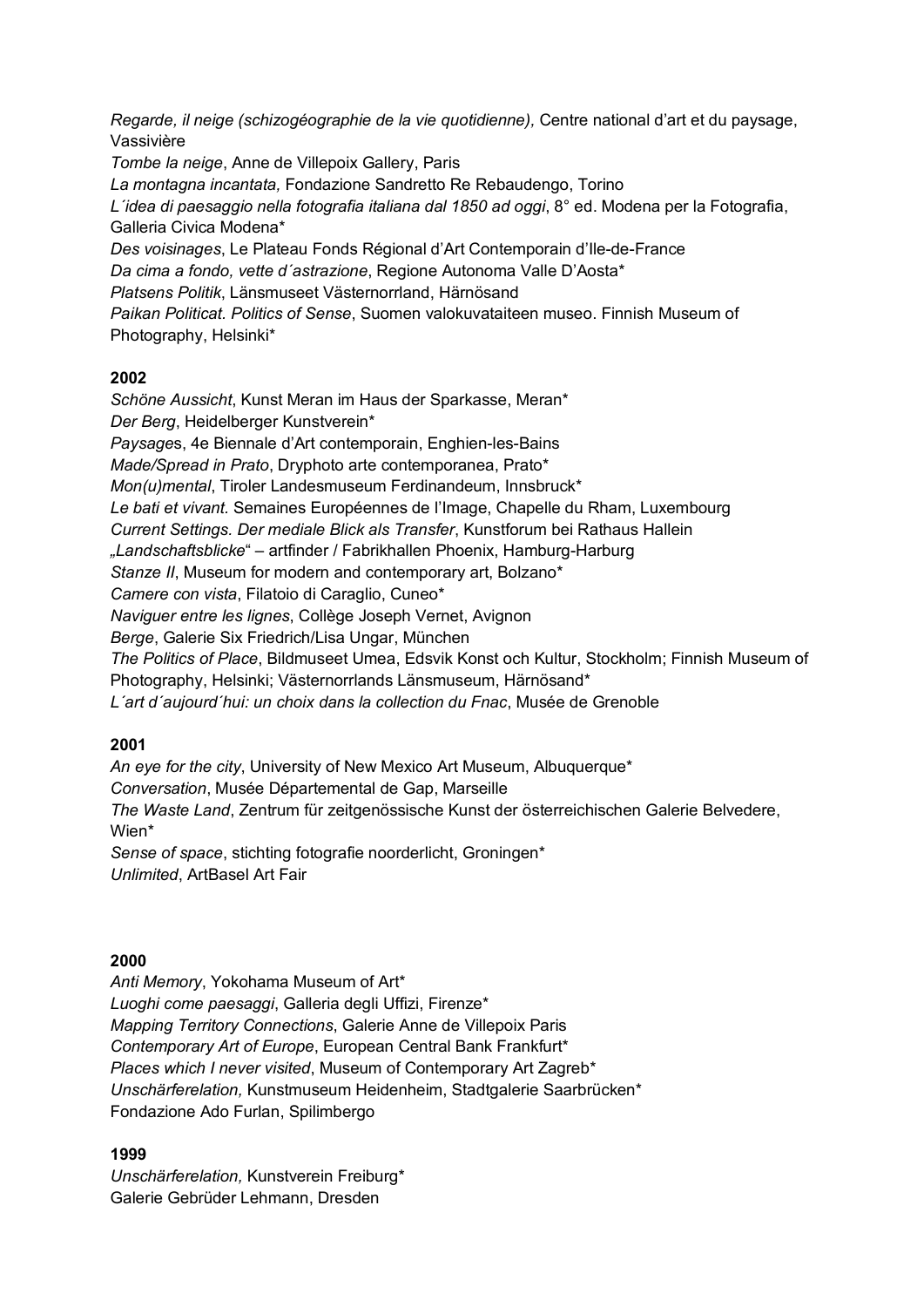Kerlin Gallery, Dublin *Insight out*, Kunstraum Innsbruck, Kunstverein Baselland\* *Tomorrow For Ever*, Kunsthalle Krems, Museum Küppersmühle, Bonn\* Art Club, Chicago *CCA Canadian Center of Architecture, Montreal Das Versprechen der Fotografie*, Sammlung der DG Bank, Hara Museum of Contemporary Art Tokio, Kestner Gesellschaft Hannover, Center National de la Photographie Paris, Akademie der Künste Berlin, Schirn Kunsthalle Frankfurt, Museum Oldenburg\*

### **1998**

*1968-1998. Fotografia e arte in Italia,* Palazzo Santa Margherita, Modena *A sense of place*, Angles Gallery, Santa Monica *About Painting III*, Robert Miller Gallery, New York *Pagine di fotografia italiana 1900-1998*, Fondazione Galleria Gottardo, Lugano\* *Dissin´ the real*, Lombard Freid, New York, Galerie Krintzinger, Wien *Le sentiment de la montagne,* Musée de Grenoble\* *Reservate der Sehnsucht*, Union-Brauerei, Dortmund\*

### **1997**

Fabio Sargentini Gallery, Roma *The great Outdoors,* Gallery Gimpel Fils, London *Motivation Landschaft,* Museum für Photographie Braunschweig *The 90s: A Family of Man*, Casino Luxembourg\* *Paysages critiques*, Le Triangle, Rennes *Alpenblick*, Kunsthalle, Wien\* *Artist in Residence*, Neue Galerie, Graz\* Venezia contemporanea Marghera, Pilkington Pavillion, Marghera, Biennale di Venezia\* *Europa*, Encontros de Fotografia de Coimbra\* *Niemandsland*, Brenner\* *Schwerpunkt Holz*, Murau\* *La Collection de la Fondation Cartier, 1er volet,* Fondation Cartier, Paris

### **1996**

*Grande Galerie*, Ecole Régionale des Beaux Arts, Rouen *Campo*, Kunstmuset, Malmö *Prospect '96,* Schirnhalle, Frankfurt\* *Young Eva+A,* City Art Gallery, Limerick *Obiettivi/Soggettivi*, Fondazione Bevilacqua La Masa, Venezia\* *Photographie d´une collection*, Caisse des Dépots et Consignations, Paris *Heimat. Das Schweigen im Walde*, Kunsthaus Kaufbeuren\*

#### **1995**

*Campo*, Corderie dell'Arsenale, Venezia\* *Campo*, Fondazione Re Rebaudengo, Torino *Morceaux Choises*, Le Magasin, Centre national d'art contemporaine, Grenoble\* *Stadt in Latenz*, Offenes Kulturhaus, Linz\* *European Photography Award 1995*, Deutsche Leasing AG, Bad Homburg

#### **1994**

Centre Saint-Louis: Institut français, Roma Museum of Photography, Helsinki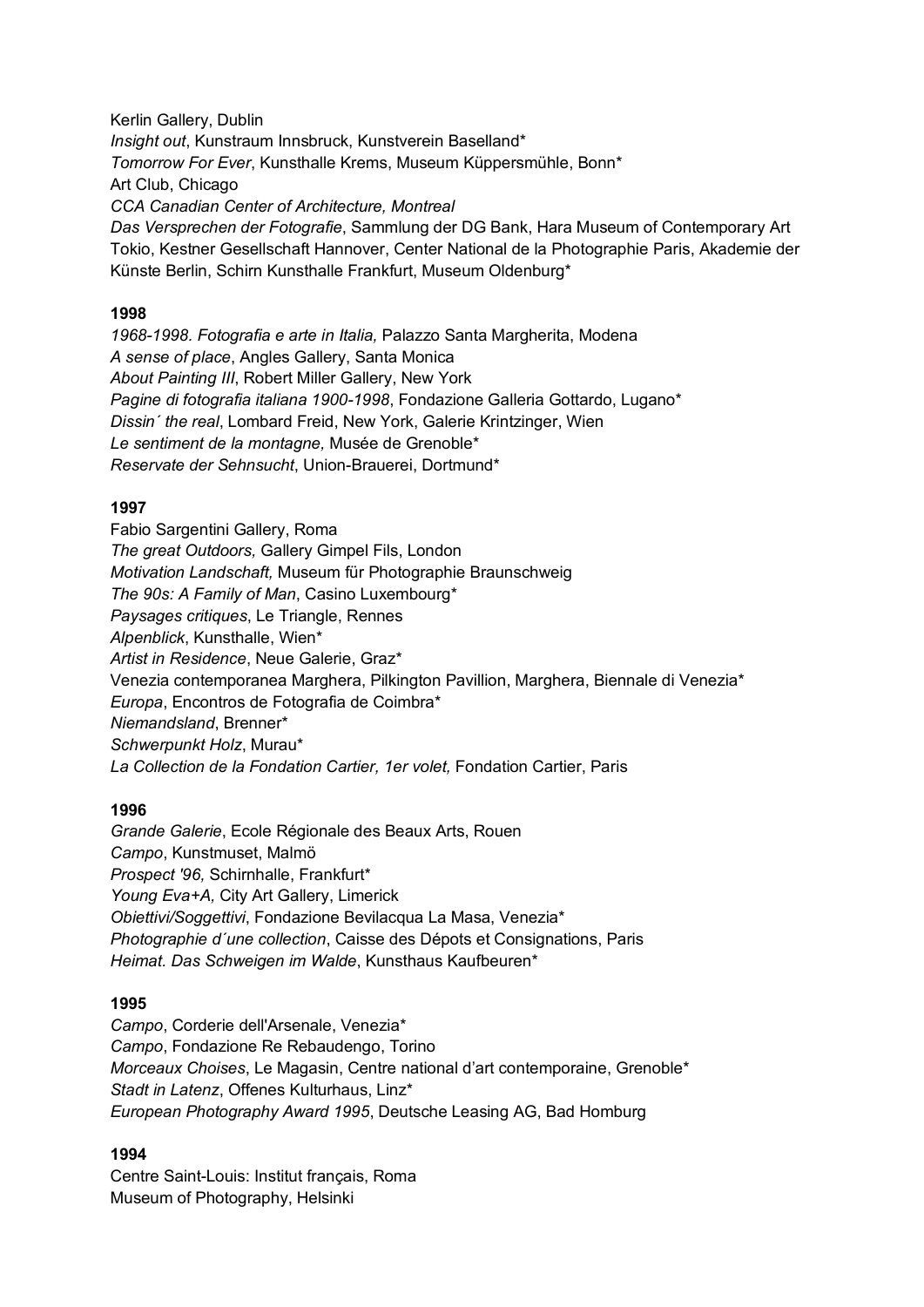### **1993**

*Direzioni,* Galleria Eos Arte Contemporanea, Milano Mai de la photo, Reims Banca Credito Valtellinese, Sondrio Palazzo Bentivoglio, Gualtieri/Reggio Emilia Studio Marangoni, Firenze

### **1992**

*Frontiera 1'92, Forum Junger Kunst in Europa*, Messehalle, Bolzano\*

### **1991**

*Archivio dello spazio II* - Olona Lambro Martesana - Beni architettonici ed ambientali della Provincia di Milano\* Westfoto, Gmunden\* *Appunti di viaggi ordinari*, Studio Marangoni, Firenze; Agorá, Torino\*

### **1990**

*Archivio dello spazio* - Beni architettonici ed ambientali della Provincia di Milano, Palazzo Isimbardi, Milano\*

### **1989**

*L´insistenza dello sguardo - Fotografie italiane 1839-1989,* Palazzo Fortuny, Venezia; Palazzo Ruscellai, Firenze\*

*Zeitbilder - Fotografie in Tirol - Südtirol - Trentino*, Museion Museum for modern and contemporary art, Bolzano; Palazzo delle Albere, Trento\*

### **1988**

*Künstlerprojekt Bergwerk Schneeberg '87*, ar/ge Kunst Galerie Museum, Bolzano; Retzhof Leibnitz, 1991\*

*(\*) denotes publication*

### **Monographs**

2021 *Walter Niedermayr | Transformations*, texts by Catherine Grout, Stefano Chiodi, Walter Guadagnini, SilvanaEditoriale Milano

2017 *Walter Niedermayr | Koexistenzen*, texts by Florentina Hausknotz, Giorgio Falco and Arno Ritter, Hatje Cantz, Berlin

2017 *Walter Niedermayr | Raumaneignungen, Lech 2015-2016*, text Catherine Grout and a conversation between Gerold and Katia Schneider, Walter Niedermayr and Arno Ritter, Hatje Cantz, Berlin

2013 *Walter Niedermayr | The Aspen Series*, with texts by Chris Byrne and Catherine Grout and a conversation between Paula Crown and Walter Niedermayr, Hatje Cantz, Ostfildern 2012 Walter Niedermayr | *Conjonctions*, text by Catherine Grout, Istituto Italiano di Cultura de Paris, Paris

2011 *Walter Niedermayr* | Mose, edited by Linea di Confine per la Fotografia Contemporanea, William Guerrieri and Tiziana Serena, text by Tiziana Serena, Koenig Books Köln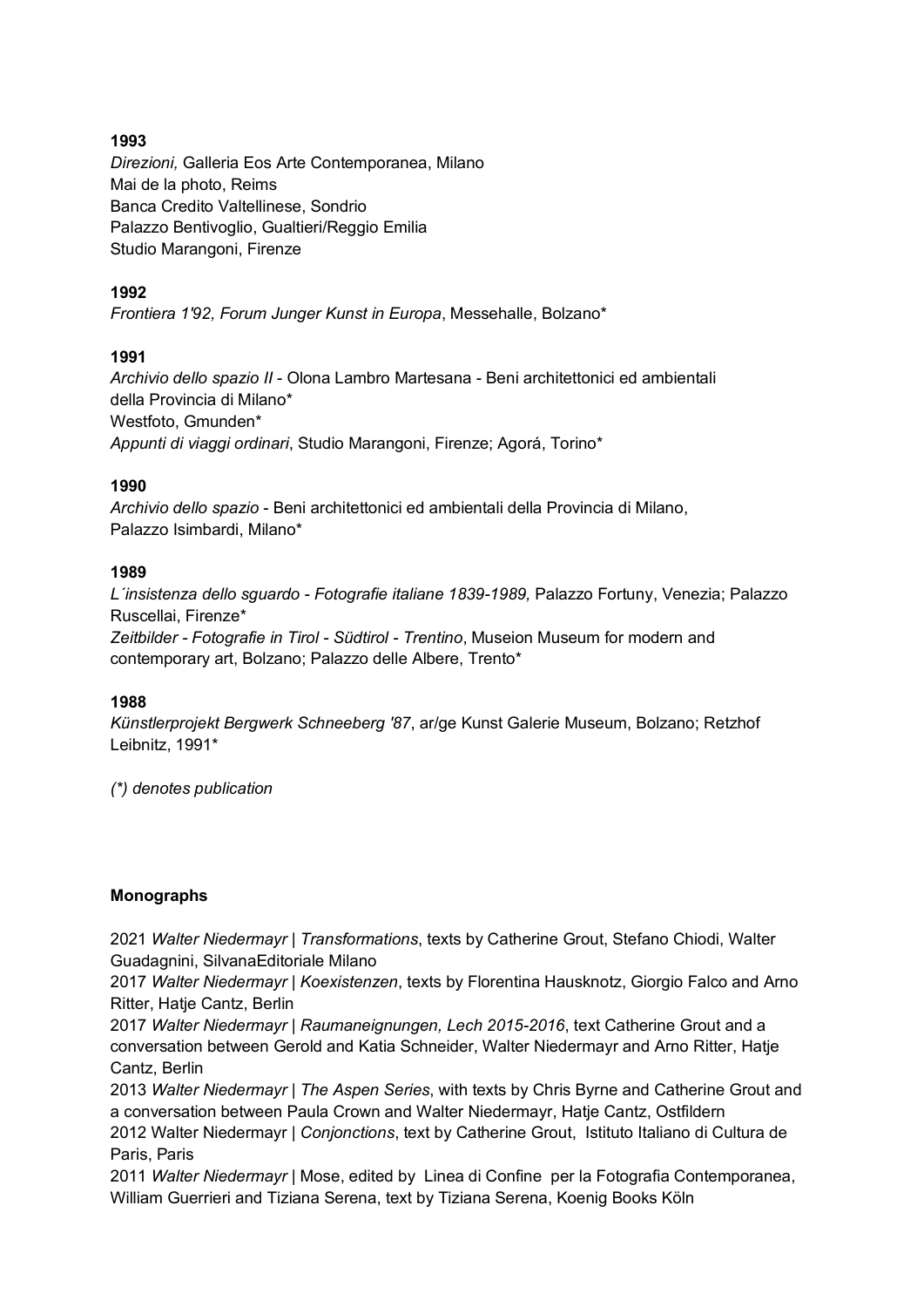2011 *Walter Niedermayr | Appearances*, Editors Filippo Maggia and Francesca Lazzarini, Skira, Milano

2010 *Walter Niedermayr | Recollection*, Editors Amir Cheheltan and Lars Mextorf, Hatje Cantz, Ostfildern

2009 *Station Z Sachsenhausen*, Editors HG Merz + Walter Niedermayr, Hatje Cantz, Ostfildern 2007 *Walter Niedermayr | Kazuyo Sejima + Ryue Nishizawa / Sanaa*, Editors Moritz Küng and deSingel Antwerp, Hatje Cantz, Ostfildern

2006 *Walter Niedermayr | TAV*, Linea di Confine, Rubiera / Schlebrügge, Wien

2004 *Walter Niedermayr | Titlis*, Codax publisher Zürich

2003 *Walter Niedermayr | Zivile Operationen*, Kunsthalle Wien, Hatje Cantz, Ostfildern 2001 Raumfolgen 1991-2001, texts by Martin Prinzhorn, Editors Carl Aigner and Andrea Domesle, Eikon, Wien

1998 *Reservate des Augenblicks*, ar/ge Kunst Galerie Museum, Hatje Cantz, Ostfildern 1993 *Die bleichen Berge*; ar/ge Kunst Galerie Museum, Raetia, Bolzano

### **Bibliography**

2021 *TL36 mag 36, AH/AW 2021 Tout est Paysage/All Is Landscape,* TLMagazine

2021 *2000 m über dem Meer, Vorarlberg, Silvretta und die Kunst*, Vorarlbergmuseum, Bregenz, Residenz Verlag

2021 *Wilde Kindheit,* Lentos Kunstmuseum Linz, Verlag für Moderne Kunst, Wien

2020 *Die ersten 30 Jahre – Photographie,Schule Friedl Kubelka für künstlerische Photographie*, Wien, Fotohof edition

2020 *Fotokunst! Eine kurze Geschichte der Fotokunst,* Kunstmuseum Heidenheim 2020 *Space Framed: Photography, Architecture and the Inhabited Environment*, Hugh Campbell, Edition Lund Humphries Publishers, London

2020 *La photographie, entre tableau & dispositif- Mutations artistiques contemporaines* Paul di Felice, Edition L'Harmattan Paris 2020

2019 *EXTRAORDINARY VISONS.ITALY*, MAXXI - National Museum of 21<sup>st</sup> Century Arts, Roma 2019 *Framed Landscapes: European Photography Commissions 1984-2019*, Frits Gierstberg, Museo ICO Madrid

2018 *EIKON* Int. Magazine #105, Hrg. Österr. Inst. für Photographie und Miedienkunst, Wien 2018 Land\_Scope *Münchner Stadtmuseum,* Snoeck Verlag, Köln

2018 *Berg 2019*, deutscher und österreichischer Alpenverein, Alpenverein Südtirol, Verlag Tyrolia, Innsbruck

2018 *Fini & Confini. Il territorio nell'arte fotografica*, Dioninisio Gavagnin, Editore Campanotto 2018 *Civilization: The Way We Live Now,* William A.Ewing and Holly Roussell, Foundation for the Exhibition of Photography, Minneapolis and Lausanne, Edition Thames & Hudson

2017 *La fotografia contemporània com a document topogràfic del territori*. Isabel Codina Facultat de Belles

Arts Barcelona 2013

*Le Sentiment du Monde. Expérience et Projet de Paysage*, Catherine Grout, edition Le Lettre volée *Les Couleurs du Paradis Perdu*, Nicolas Crispini, Donner a Voir, Éditions Slatkine, Genève *Les inventions photographiques du paysage*, Pierre-Henry Frangne et Patricia Limido, Presses universitaires de Rennes

2016 *The History of European Photography (1900-2000), volume 3 – 1970-2000*, Václav Macek, Central European House of Photography

2016 *Snow Future, Die Alpen - Perspektive einer Sehnsuchtlandschaft in Kunst + Wissenschaft.* Hansbjoerg Dobliar, Philipp Messner, Walter Niedermayr, ERES Stiftung

2016 *Der Gotthard / Il Gottardo. landscape – myths – technology*, Marianne Burkhalter und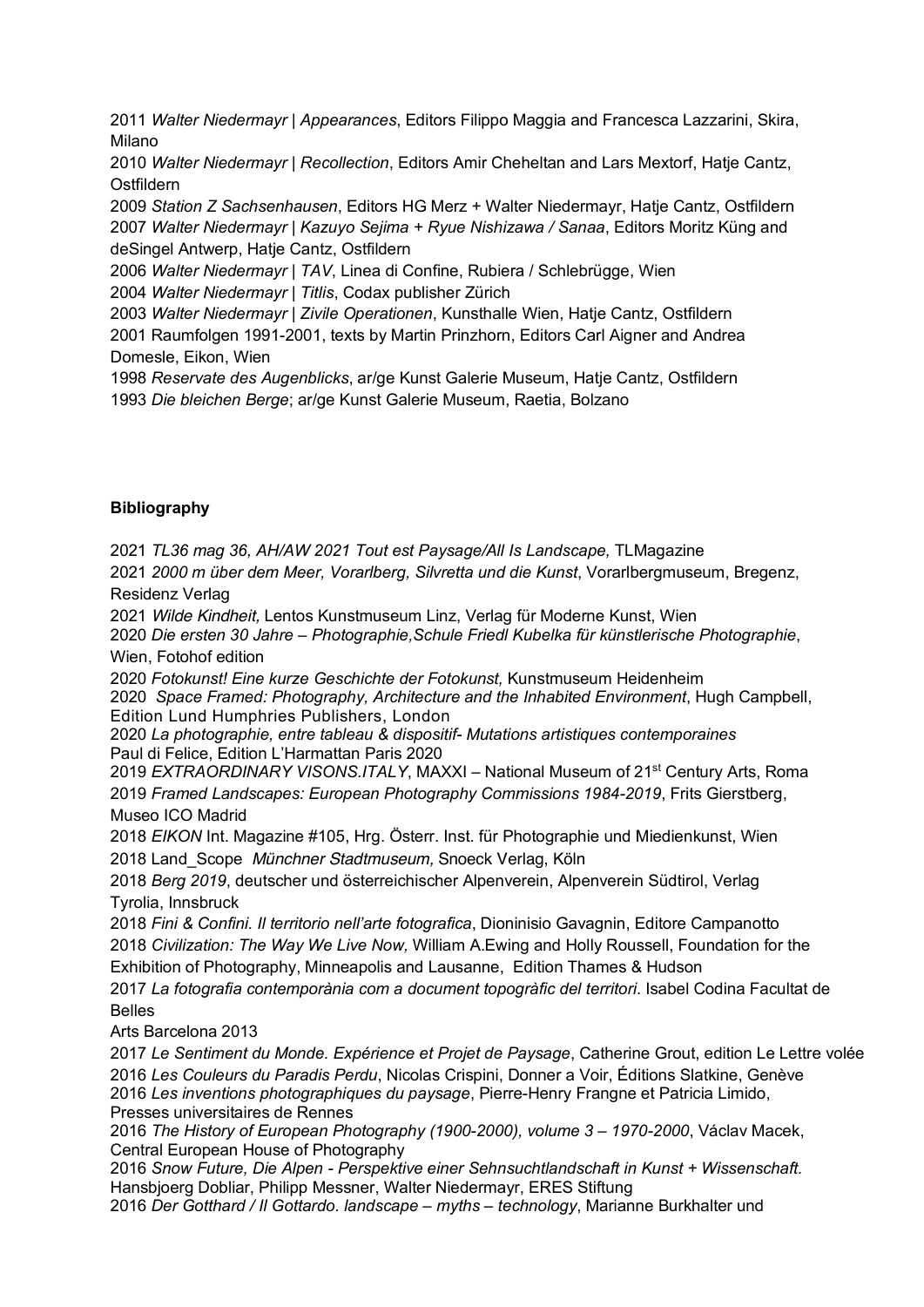Christian Sumi, Verlag Scheidegger & Spiess

2016 *Fotografie: International. Video, Mixed Media*. Hrg. Renate Wiehager, Daimler Art Collection, **Stuttgart** 

2016 Da capo, Artiparlando 2013-15. Vorträge zu Kunst und Design, Museion - Museum für moderne und zeitgenössische Kunst Bozen, Freie Universität Bozen, Hrsg. Andreas Hapkemeyer und Gerhard Glüher, Königshausen & Neumann, Würzburg

2016 *A Japanese Constellation: Toyo Ito, SANAA, and Beyond*, edited by Pedro Gadanho, MOMA, New York

2015 Italia Inside Out, Mailand, Giovanna Calvenzi Photography Vol. 4: The Contemporary Era 1981-

2013, edited by Walter Guadagnini, Charlotte Cotton, Okwui Enwezor, Thomas Weski, Francesco Zanot, Skira, Milano Ginevra

2015 *Vivere le Alpi,* Marco Mulazzani + Francesca Chiorino, Triennale di Milano

2015 Ikonen und Eintagsfliegen | Arthur Zelger und das Grafikdesign in Tirol, Kathrin Androschin, hrsg. von Anita Kern, Kurt Höretzeder, Haymon Verlag

2015 *Views - Rolex Learning Center*, edited by Philip Jodidio, EPFL Press - Presses polytechniques et universitaires romandes, Lausanne

2015 Humans // Landscape and space, Ed. European Central Bank, 2015, ISBN 978-92-899-1946-3 2015 *Landscape in my mind. Landscape photography today. Hamish Fulton to Andreas Gursky*,

Roland Lippuner, Ransmayr Christoph, Lisa Ortner-Kreil, Florian Steininger, Kunstforum Wien

2014 *100 Fotógrafos europeos,* Rosa Olivares, EXIT Publicaciones

2014 *Elephant Magazine #21,* Winter 2014-2015

2014 Living Nr. 12, Corriere della Sera, Milano

2014 *Landmark: The Fields of Photography*, William Ewing, Positive Foundation, Thames and Hudson London

2014 *Shooting Space: Architecture and Photography*, Elias Redstone, Phaidon London

2014 Alp, Olaf Unverzart, mit einem Text von Sophia Greiff, Prestel-Verlag

2014 *Sulla fotografia*, Enrico Gusella, Allemandi Editore, Torino

2013 *Luogo e identità nella fotografia italiana contemporanea*, editor Roberta Valtorta, texts by Roberta Valtorta, Matteo Balduzzi, Antonello Frongia, William Guerrieri, Giulio Einaudi Editore, Torino 2013 Eikon - Internationale Zeitschrift für Photografie und Medienkunst, Ausgabe #83,

Wien

2013 *Paysage cosa mentale - Le renouvellement de la notion du paysage à travers la photographie contemporaine*, edited by Christine Ollier, Editions Loco Paris

2013 *Representational Machines: Photography and the Production of Space*, edited by Anna Dahlgren, Dag Petersson and Nina Lager Vestberg, Aarhus University Press

2013 *Umstrittene Denkmale - Monumenti controversi. Der Umgang mit dem Erbe der Diktaturen* - Come gestire l'ereditá delle dittature, Arbeitskreis Theorie und Lehre der Denkmalpflege e.V.

2013 Kunst und Dorf, Künstlerische Aktivitäten in der Provinz, edited by Brita Polzer, Scheidegger & Spiess, Zürich 2013 \*

2013 *Artists for Tichy - Tichy for Artists - Images for Images*, editor Adi Hösle and Romam Buxbaum, KANT/MG publisher

2013 *Concrete - Architektur und Fotografie,* Daniela Janser, Thomas Seelig, Urs Stahel, Scheidegger & Spiess

2013 *Arte italiana del terzo millennio - I protagonisti raccontano la scena artistica in Italia dei primi anni 2000*, Fulvio Chimento, Mimesis Edizioni, Milano

2013 *On the move*, Universität Lichtenstein

2012 *Moi de la Photo à Paris 2012*, Maison européenne de la photographie */* Actes Sud

2012 *Space Affairs*, Museum Startgalerie Artothek, Wien (?)

2012 Archi - Rivista Svizzera di architettura, ingegneria e urbanistica 4/2012

2012 *a Luigi e Paola Ghirri. Fin dove può arrivare l'infinito?,* coordinated by Daniele De Lonti, texts by Giorgio Messori and Arturo Carlo Quintavalle, publisher Skira, Milano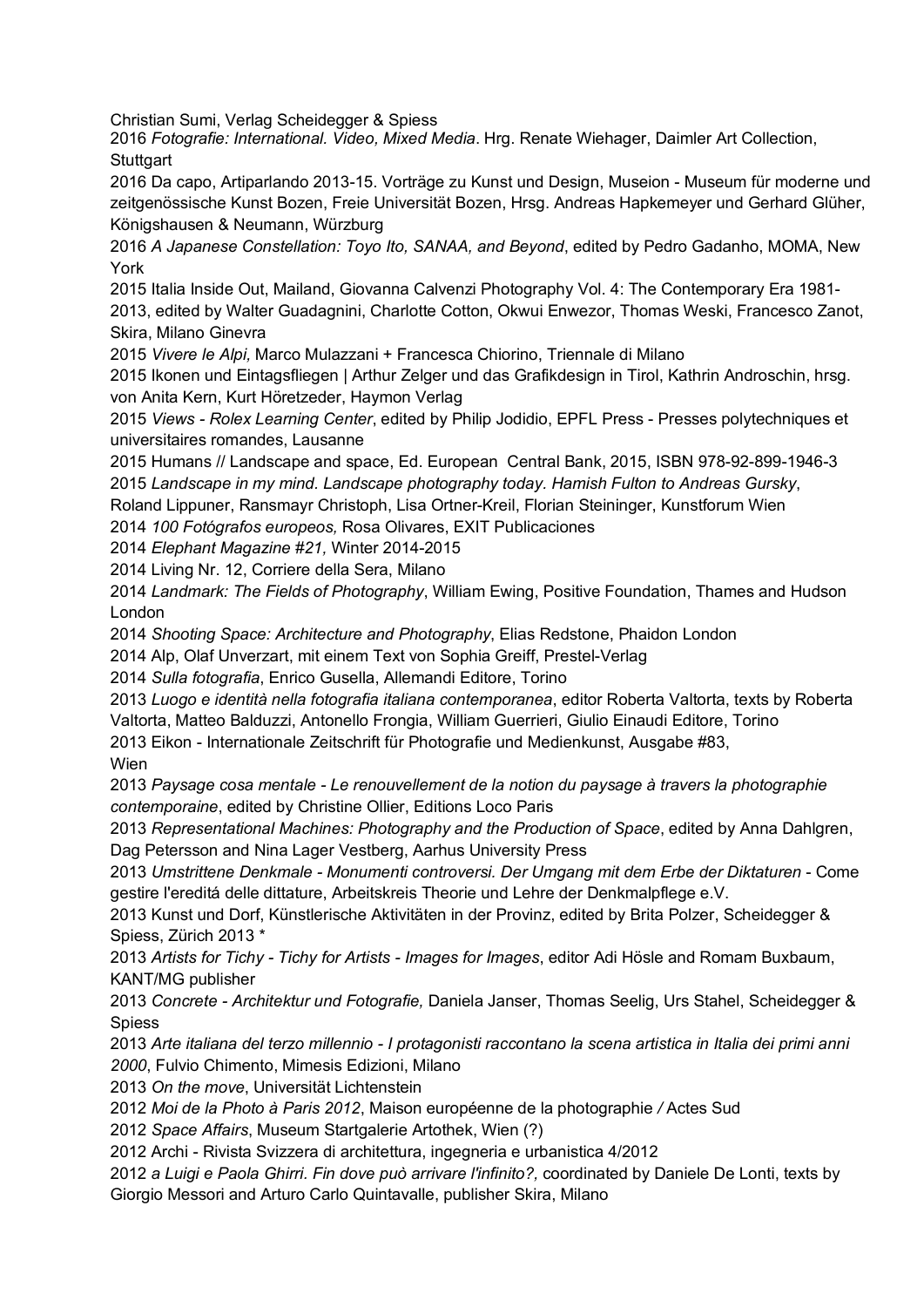2012 *Critical Spatial Practice,* edited by Markus Miessen, publisher Städelschule University Press, Frankfurt (?)

2012 *Hans Ulrich Obrist & Kazuyo Sejima: Conversation Series*, Volume 26, edited by *Hans Ulrich Obrist, publisher Walther König, Köln*

2012 *Neue Architektur in Südtirol*, edited by Ursula Schnitzer, Kunstmeranoarte, Meran

2012 *Imperfect Health: The medicalization of Architecture*, edited by Giovanna Borasi and Mirko Zardini, Canadian Centre for Architecture, publisher Lars Müller Publishers, Zürich

2012 *Alpine Desire*, Austrian Cultural Forum, New York

2011 *Storia culturale della fotografia italiana. Dal Neorealismo al Postmoderno*, edited by Antonella Russo, publisher Einaudi, Torino

2011 *Mountain: Portraits of High Places,* edited by Sandy Hill, Erling Kagge, Robert Macfarlane, Jennifer Jordan, Nando Parrado, *publisher* Rizzoli, New York

2011 *Peripheral Visions: Italian Photography in Context, 1950s-Present,* edited by Antonella Pellizzari, publisher Charta, Milano

2011 *Art in Unexpected Places,* The Aspen Art Museum / Aspen Skiing Company Collaboration*, publisher*  Aspen Art Press and The Crown Family

2011 *Artists against Aids, edited by* Andrea Babar, publisher Deutsche AIDS-Stiftung, publisher Gebr. Kopp, Bonn

2011 *Arbeiten. Lavori in corso.* Kunstankäufe / Acquisti di opere d'arte, 2008-2011, edited by *Alexandra Pan, publisher* Abteilung Deutsche Kultur, Autonome Provinz Bozen - Südtirol, Bozen, Bolzano

2011 *Landform Building: Architecture's New Terrain,* edited by Stan Allen and Marc McQuade, publisher Schirmer/Mosel, München

2011 *Architectural Environments for tomorrow, New spatial practices in architecture and art*, texts by Takuya Miyake, publisher Toshiya Yasui, Tokyo

2010 Daegu Photo Biennale, Korea

2010 *Livraison # 4*, Stockholm

2009 *Before Architecture, After Architecture*, Tomio Koyama Gallery Tokyo

2009 *Along the Silk Road*, X-Change culture-science, Wien

2009 *Station Z Sachsenhausen*, edited by HG Merz + Walter Niedermayr, publisher Hatje Cantz, Ostfildern\*

2008 *A Tribute - 35 years of the Essl Collection*, Klosterneuburg/Wien

2008 *Von der Weite des Eises*, Albertina, Wien

2007 *Northern Lights. Reflecting with Images*, Galleria Civica di Modena, publisher Silvana Editoriale, Milano

2007 *Industrielle Bildwelter*, FO.KU.S Foto Kunst Stadtforum Innsbruck, edited by Susanne Witzgall, Günther Moschig Gabriele Rath, publisher Fotohof Salzburg

2007 *White Out*, edited by Stefan Rasche, publisher Künstlerhaus Palais Thurn und Taxis, Bregenz 2006 The Photobook: A History - Volume 2, edited by Martin Parr and Gerry Badger, Phaidon Press 2006 *The Camera: Analoge Fotografie im digitalen Zeitalter*, Stefanie Heraeus, Bielefelder Kunstverein, edited by Martin Roman Deppner, publisher Kehrer, Heidelberg

2006 *Novartis Campus-Fabrikstrasse, 4, Sanaa/Sejima+Nishizawa, works by Walter Niedermayr,* texts by Ulrike Jehle-Schulte Strathaus, Architekturmuseum Basel; publisher Merian, Basel\*

2006 *Destroyed Worlds and the Utopia of Reconstruction*, edited by Dieter Buchhardt, Anna Karina Hofbauer, Hans Dünser

2005 *La dolce crisi*, Villa Manin, Passariano-Codroipo

2005 *Simultan, zwei Sammlungen österreichischer Fotografie*, edited by Agnes Husslein-Arco, Museum der Moderne, Salzburg Mönchsberg

2005 *Art photography*, edited by Susan Bright, publisher Thames & Hudson, London

2005 *Montagne, je te hais – Montagne, je t´adore; Berg, ich hasse dich - Berg, ich liebe dich*; Musées Cantonaux du Valais

2005 *Landschaft als Metapher*, edited by Ursula Blickle, Stiftung Kraichtal-Unteröwisheim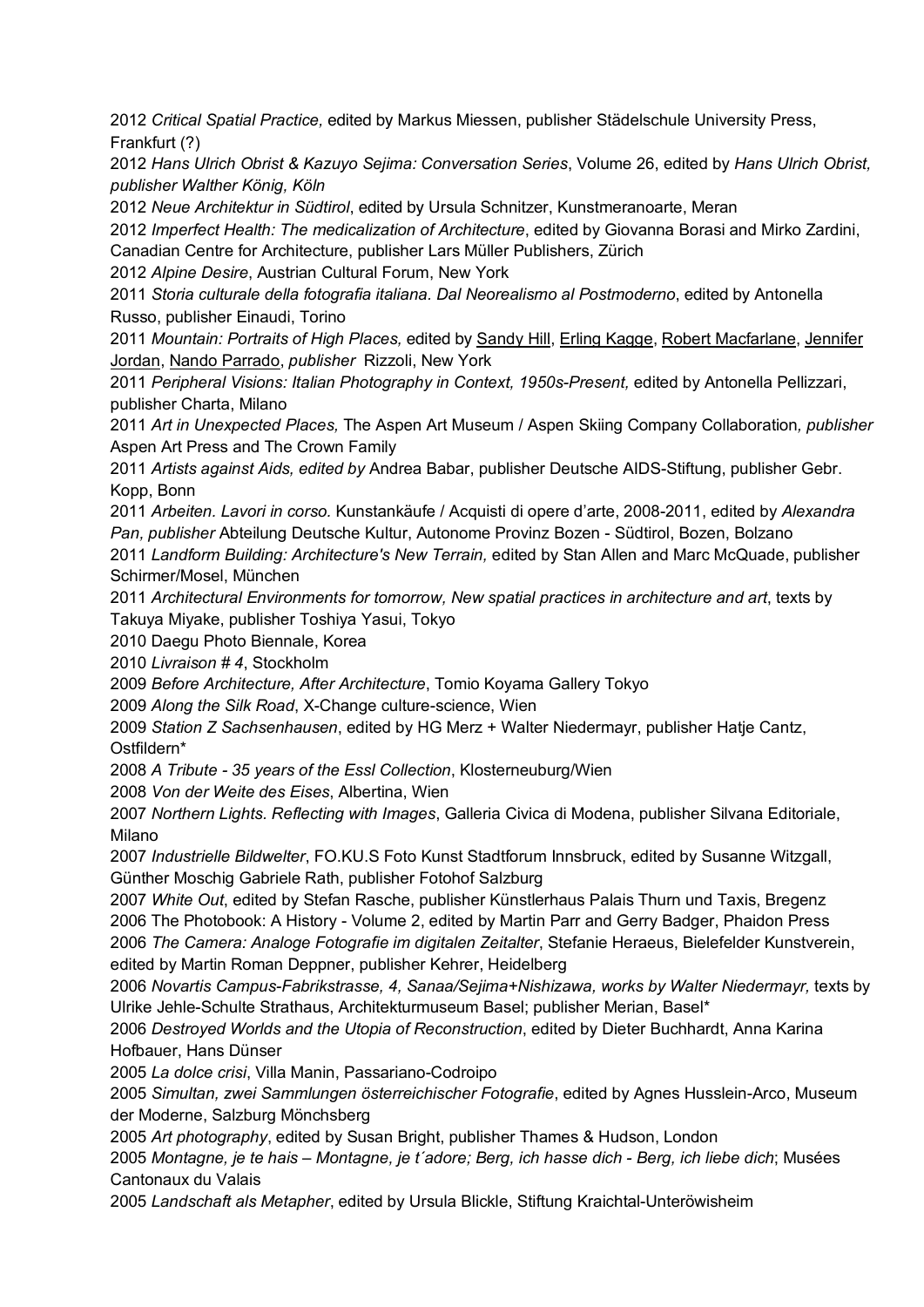*Der Blick auf Dresden. Die Frauenkirche und das Werden der Dresdner Stadtsilhoutte*, Staatliche Kunstsammlungen Dresden, edited by Anna Greve, Gilbert Lupfer, Peter Plaßmeyer *Trans Emilia*, Fotomuseum Winterthur, edited by Thomas Seelig + Urs Stahel *Documenti di architettura. Kazuyo Sejima + Ryue Nishizawa Sanaa*, publisher Mondadori Electa, Milano *Nach Rokynik: die Sammlung der Evn*, Mumok, Wien *Multiple Räume (2) Park*, Kunsthalle Baden Baden *Sanaa 21sth Museum of Contemporary Art Kanazawa*, edited by Meruro Washida *Montagne/Berg*, Museé cantonal des beaux-arts, Sion *Weisse Wunderware Schnee*, Editor Bündner Kunstmuseum, Chur 2004 Metamorph 9., Biennale di Architettura Venezia, La Biennale Venezia 2004 FRAC Basse-Normandie, catalogue de la collection, 1983-2001 *Montagna. Arte, scienza, mito da Dürer a Warhol,* MART, Rovereto *Natürlich gebaut,* Helmhaus, Zürich *L´idea di paesaggio nella fotografia italiana dal 1850 ad oggi,* Modena per la Fotografia, Comune di Modena, Galleria Civica, Modena *Da cima a fondo, arte contemporanea & montagna*, Aosta, Editor Regione Autonoma Friuli *Kleine Geschichte der Fotografie*, edited by Boris von Brauchitsch, publisher Reclam, Ditzingen *Schöne Aussicht. Der Blick auf die Berge von Segantini bis Weinberger*, KunstMeran, Meran *Mountain way. I sentieri dell´arte per la montagna*, Comune di Tolmezzo *Mon(u)mental* – Berge und Landschaft in der zeitgenössischen Kunst und Fotografie – im Dialog mit Joseph Anton Koch (1768-1839) *Stanze II*, Museion Museum for modern and contemporary art, Bolzano *Camere con vista*, Associazione Culturale Marcovaldo, Cariglio *Politics of Place*, Bildmuseet, Umea *An eye for the city,* University of New Mexico Art Museum, Albuquerque *The Waste Land*, Österreichische Galerie Belvedere, Wien *Sense of Space*, stichting Fotografie, Groningen 2001 Raumfolgen 1991-2001, text by Martin Prinzhorn, edited by Carl Aigner and Andrea Domesle, publisher Eikon, Wien\* *A place I have never been to*, Museum of Contemporary Art, Zagreb *Desert and Transit*, Kunsthalle Kiel *Anti Memory*, Yokohama Museum Tokyo *Das Versprechen der Fotografie*, DG Bank, Prestelverlag *2000 m ü.d. Meer*, Ges. für schweizerische Kunstgeschichte, Bern *Unschärferrelation*, Kunstverein im Marienbad, Freiburg *Insight Out*, Kunstraum, Innsbruck *Walter Niedermayr e Marina Ballo*, Galleria Giò Marconi, Milano *Reservate des Augenblicks*, edited by ar/ge Kunst Galerie Museum, publisher Hatje Cantz, Ostfildern\* *Reservate der Sehnsucht*, hartWare Projekte, Dortmund *Le sentiment de la montagne,visions contemporaines*, Musée de Grenoble *Remixed. Niedermayr, Pauhof, Hauser* – ar/ge Kunst Galerie Museum, Bolzano *Artist in Residence*, Bulletin, Neue Galerie, Graz *Treffpunkt Niemandsland*, p.t.t.red Berlin / ar/ge Kunst Galerie Museum, Bolzano *Dorf und Stadt*, Edition Raetia, Bolzano *The 90s: A Family of Man*, Edition Café-Crème, Luxembourg *Alpenblick*, Kunsthalle, Wien *Venezia Marghera - Photography and transformations in the contemporary city*, Biennale di Venezia *Pauhof,* publisher Skira, Milano *Das Schweigen im Walde - Heimat*, Kunsthaus Kaufbeuren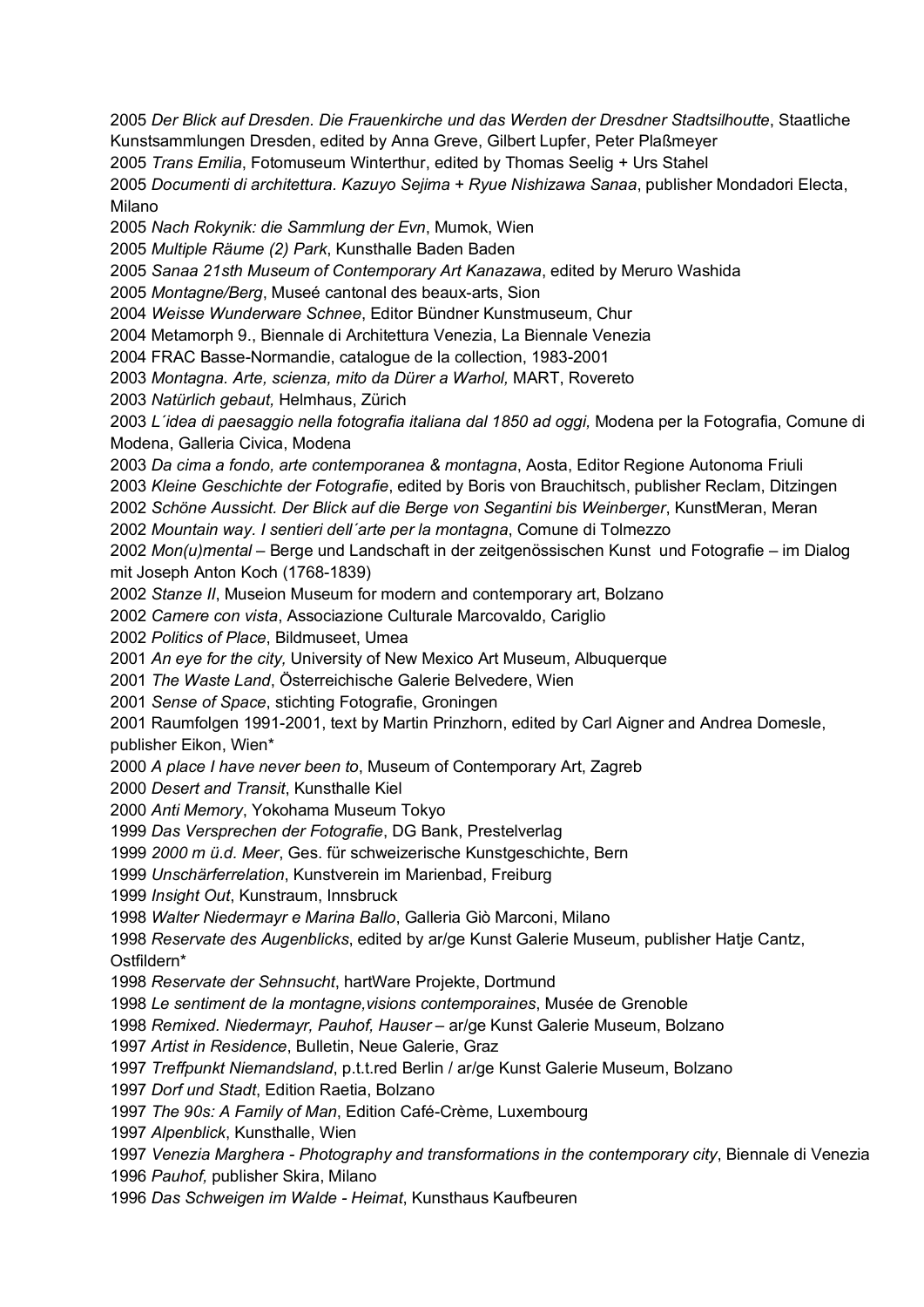1996 *Soggettivi obiettivi*, Fondazione Bevilacqua la Masa Venezia

1996 Prospect '96, Kunstverein Frankfurt

1995 *European Phootgraphy* - European photography Award

1995 *Campo*, Fondazione Re Rebaudengo, Torino

1995 *Phantasma und Phantome*, Offenes Kulturhaus, Linz

1994 Printemps de Cahors

1994 Hotel Café Kusseth, Südtirol Profil, Bolzano

1994 *Forma - Visioni e Visione*, Arti Grafiche Friulane, Udine

1993 *Die bleichen Berge*; ar/ge Kunst Galerie Museum, Editor Raetia, Bolzano\*

1991 *Archivio dello spazio II* - Olona Lambro Martesana - Beni architettonici ed ambientali della Provincia di Milano\*

1991 *Archivio dello spazio* - Beni architettonici ed ambientali della Provincia di Milano

1990 *Architektur, Natur und Technik*, Sexten Kultur

1989 *Zeitbilder - Fotografie in Tirol - Südtirol - Trentino*, Museion Museum for modern and contemporary art, Bolzano

1989 *L´insistenza dello sguardo - Fotografie italiane 1839-1989,* Palazzo Fortuny, Venezia 1988 *Künstlerprojekt Bergwerk Schneeberg '87,* ar/ge Kunst Galerie Museum, Bolzano

*(\*) denotes monography*

### **Reviews, Articles and Essays in the specialised press**

2020 Shinkenchiku:2020 1, Inujima Project, Japan

2019 Quart Heft für Kultur Tirol Nr.33, Walter Niedermayr/Pauhof, Haymon Verlag, Innsbruck 2014 Quart Heft für Kultur Tirol Nr.23, edited by Heidi Hackl und Andreas Schett, Haymon Verlag, Innsbruck

2013 *Review: The Aspen Series by Walter Niedermayr*, by Joerg Colberg, Conscientious blog http://jmcolberg.com/weblog/2013/02/review\_the\_aspen\_series\_by\_walter\_niedermayr/ 2013 Idyllen gibt es nur selten, Ralf Hanselle, Profifoto 5/2013

2013 Kulturredaktion ECHO - Susanne Gurschler - Echo Zeitschriften und Verlags Gesmbh, Innsbruck

2013 IN Südtirol, Gabriela Zeitler-Plattner, Bozen

2013 Walther Niedermayr, The Aspen Series, Carl Aigner, Eikon Nr 82

2012 Le realtá sospese di Walter Niedermayr by Elisa Fava, Art a part of culture

http://www.artapartofculture.net/2012/04/16/le-realta-sospese-di-walter-niedermayr-di-elisa-fava/

2012 Beautiful Tourists, post by Jessie Wender, New Yorker´s photo department, 13th April 2012 http://www.newyorker.com/online/blogs/photobooth/2012/04/sightseeing-usa.html

2012 *Walter Niedermayr @ Suzy Shammah* by Annalisa Morzone, posted Abitare 11th April 2012 http://www.abitare.it/it/lt26abitare/walter-niedermayr-suzy-shammah-gallery/

2012 *Ritratti di cittá* by Sebastiano Brandolini, on Elle Decor, April issue

2012 Essay on Walter Niedermayr by contributor Daniel Phelps, in *Peripheral Visions: Italian Photography in Context, 1950s-Present*, edited by Maria Antonella Pelizzari, publisher Charta 2012 Reading Architecture and Culture - Researching Buildings, Spaces and Documents, Edited by Adam Sharr, Publisher Routledge

2012 'How the mind meets architecture: what photography reveals', essay by contributor Hugh Campbell, in *Reading Architecture and Culture*. *Researching Buildings, Spaces and Documents*, edited by Adam Sharr, publisher Routledge, London/New York

2012 *Alpine Wunden. Künstlerportrait Walter Niedermayr*, Aspekte, ZDF, produced by Xenia Sircar, 18th February 2012

2012 *Disjonctions (au sujet des oeuvres de Walter Niedermayr),* Catherine Grout*,* " Les Carnets du paysage n°22 "La Montagne", Énsap de Versailles - Actes Sud 2012

*2012 Aspekte*, Künstlerportrait Walter Niedermayr, Kultursendung von ZDF, Regie: Xenia Sircar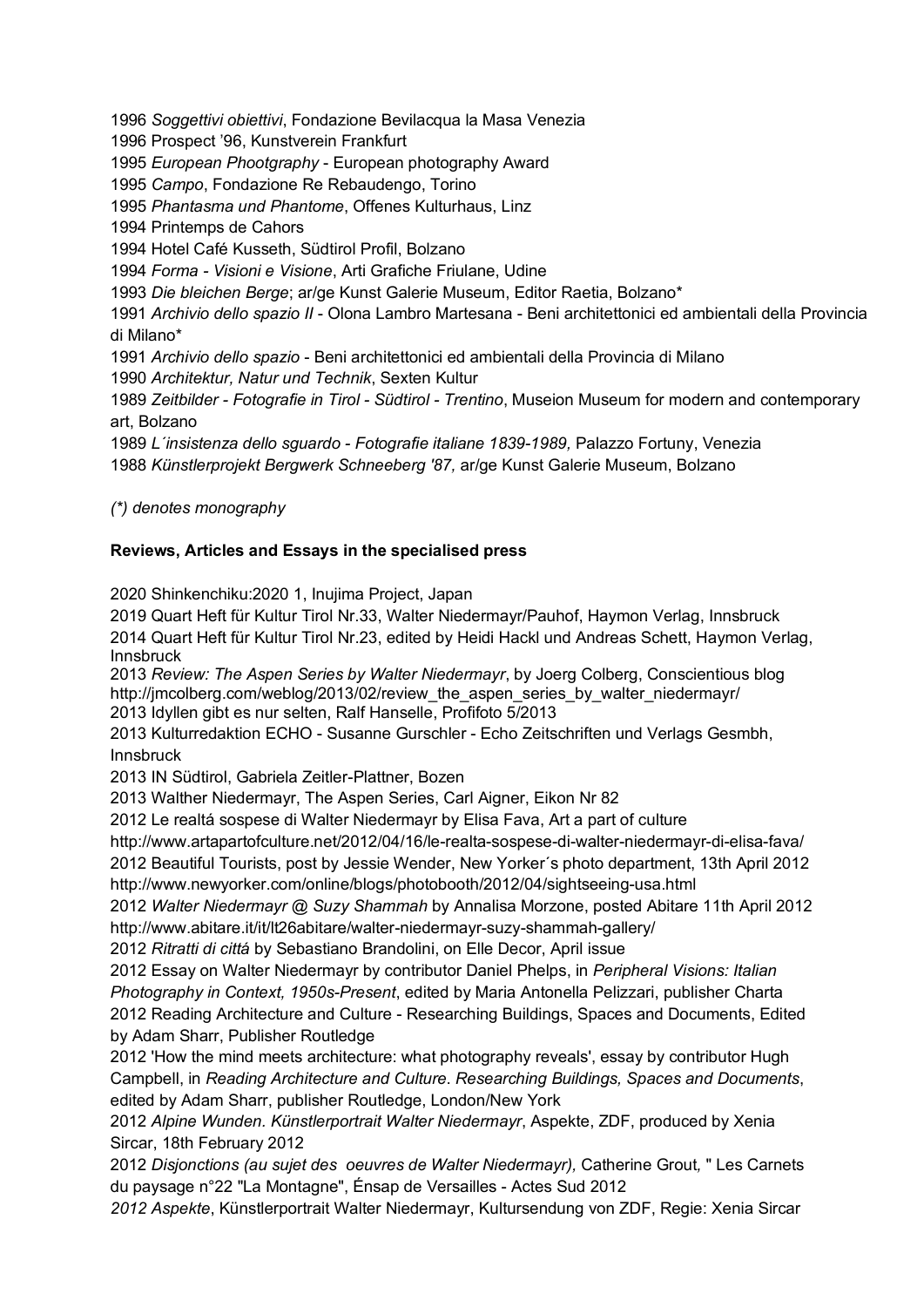2011 *How the Mind Meets Architecture: What Photography Reveals,* Hugh Campbell, academic paper, University College Dublin 2011 *Gli affollatissimi deserti di Niedermayr*, Emma Gravagnuolo, Arte Magazine 2011 *Lo spazio dell´immagine, l´immagine dello spazio,* Interview with Fulvio Chimento, Arskey Online Magazine 2011 *Escape*, Editor Frances Hibbard, Harper Bazaar´s Australia by Edwina McCann 2011 *Raum als Rythmus in verschiedenen Medien der Kunst*, matriculation project, Olivia Ronzani, Gymnasium Bäulihof, Basel 2011 Harper´s Bazaar Australia, May 2011, 2010 Klat Magazine, *Interview with Susanna Legrenzi*, Editor iLight Project, Milano 2008 *Whiter Shade of Pale. The artistic language of Walter Niedermayr*, DAMn n° 15, February/March 2008 *Dunkelheit lässt Dinge verschwinden*, Barbara Hein, art online, 23/12/2008 http://www.artmagazin.de/kunst/13933.walter\_niedermayr\_interview?p=1 2006 *Quart,* Heft für Kultur Tirol 8/06, Editor Land Tirol 2005 Eikon 51/2005, *Von Raum zu Raum,* Editor Österr. Institute für Photographie und Medienkunst 2004 *Visualisierung von Landschaften im Spannungsfeld von Kunst- und Medienbild von Walter Niedermayr* – Dissertation of Karin Duregger, Vienna University, History of Art, Faculty for **Humanities** 2004 *Kunst + Architektur*, Heft 287 2004 Editor Dr. Prof. Georg Peez, Duisburg-Essen University 2004 *X-Knowledge Home,* No.I/2004, Tokyo, "Le Corbusier" 2003 Eikon 43/44, Wien 2003 Quart, Heft für Kultur Tirol 1/03, Editor Land Tirol 2001 *Raumfolgen*, 1991-2001, Eikon, Wien\* 2000 Die Zeit, Nr. 49/2000 93-95 1999 TA das Magazin Ausgabe 3/4/99, Zürich 1998 Art Press 232 2/98 S. 19-24 1998 *Fotografia e nuovo paesaggio metropolitano; l´immagine dei non-luoghi*, master dissertation, Letizia Ragaglia, 1997-98 page 81 1997 Kunstforum 136, Köln 1997 Camera Austria, Graz 59/60 1997 Aioilos 5/97, Stockholm 1997 *Spuren im alpinen Raum - Die Dolomiten in der bildenden Kunst der Gegenwart am Beispiel: Richard Long und Walter Niedermayr -* Master dissertation at Hochschule für Musik und darstellende Kunst "Mozarteum" Salzburg, Ingrid Schreyer 1996 Eikon - Sonderdruck (Special Edition) 1996 Artpress 213/96 S.74/75 1996 Artkaleidoscope 2/96 S. 7 1996 Camera international 41/96 S. 79 1995 Camera Austria 49, Graz 1994 Eikon 10/11 1994, Wien 1994 *Werk Bauen + Wohnen*, Zürich 11/1994 1993 Camera Austria 43/44, Graz

### **Covers of publications**

*Narrare l'Alto Adige. 25 anni di racconti intorno alla provincia meno italiana d'Italia*. Un'antologia, a cura di Toni Colleselli, Edizioni Alpha Beta Verlag, Bozen 2015 *La settimana bianca,* Emmanuel Carrère, Adelphi, 2009, Adelphi 2021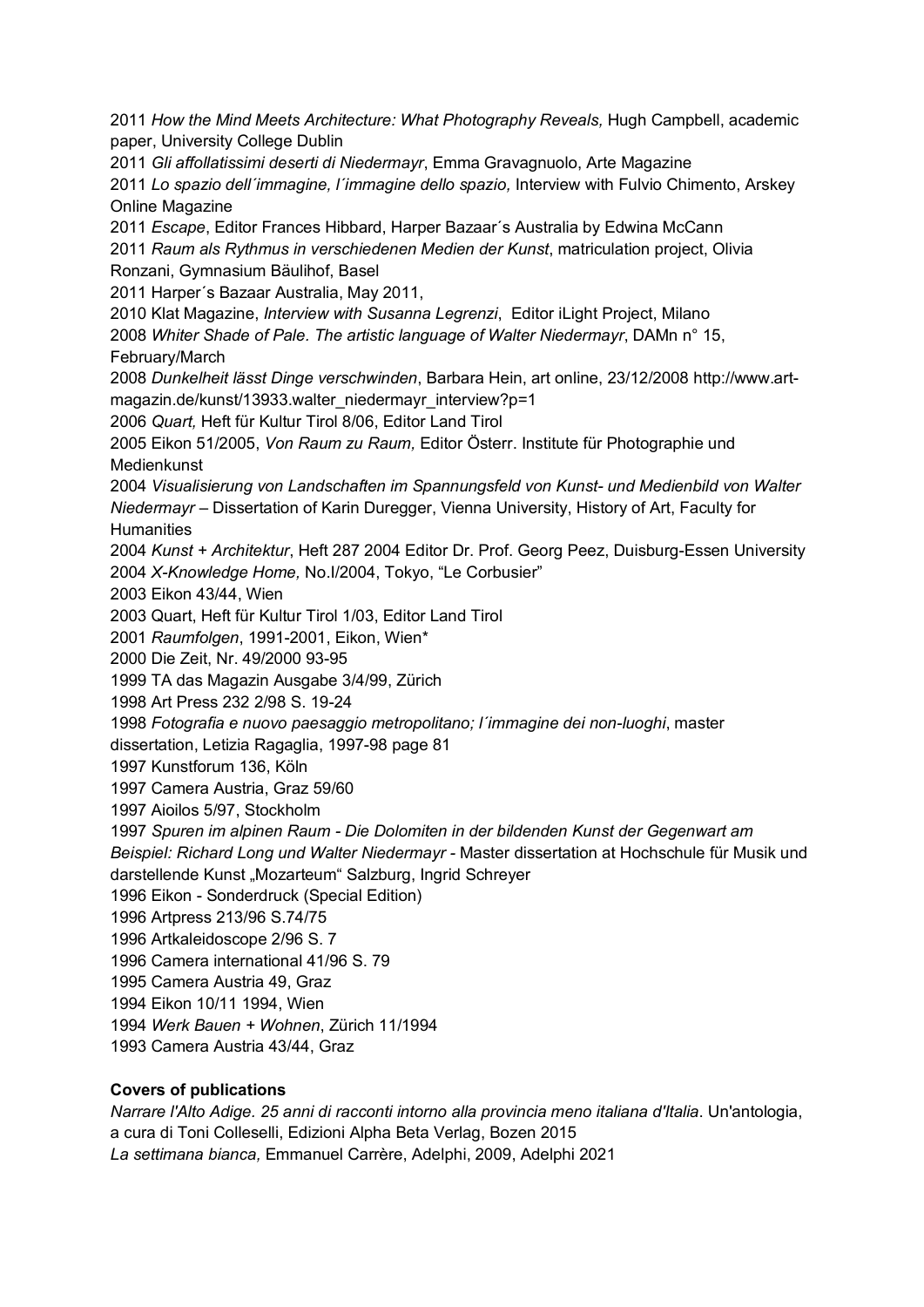#### **Selected public collections**

Albertina, Wien

Centre Pompidou, Paris

- Denver Art Museum
- DG Bank, Frankfurt
- DRAC Corse, Bastia
- Fondation Cartier, Paris
- Fondazione Fotografia, Modena
- Fonds national d'art contemporain / Ministère de la Culture et de la Francophonie, Paris
- Frac Basse Normandie
- Frac Haute Normandie
- Frac Île de France
- Frac Limousin
- Frac Pays de la Loire
- Frac Alsace
- MAMBO Museo d'arte moderna di Bologna
- House of Parliament, Oslo
- Linea di Confine, Rubiera
- Magistrat Graz
- MART Museo di arte moderna e contemporanea di Trento e Rovereto
- MAXXI Roma
- MiBACT Roma Ministero per i beni e le attività culturali e per il turismo
- MAECI Roma Ministero degli Affari Esteri e Cooperazione Internazionale
- Musée Cantonal des Beaux-Art, Sion
- Musée d'art moderne et contemporain de Strasbourg
- Musée du Château d'Annecy
- Museion, Bolzano
- Museo Fortuny, Venezia
- Museum der bildenden Künste Leipzig
- Museum der Moderne, Salzburg
- Museum Franz Gertsch, Burgdorf
- MoCa Museum of Contemporary Art, Los Angeles
- Museum of Modern Art, New York
- Museum of Modern Art, Seoul
- Neue Galerie, Graz
- Philadelphia Museum of Art
- Saatchi Foundation, London
- Städel Museum, Frankfurt
- Stadt Wien
- Stadtgalerien, Schwaz
- Tate Modern, London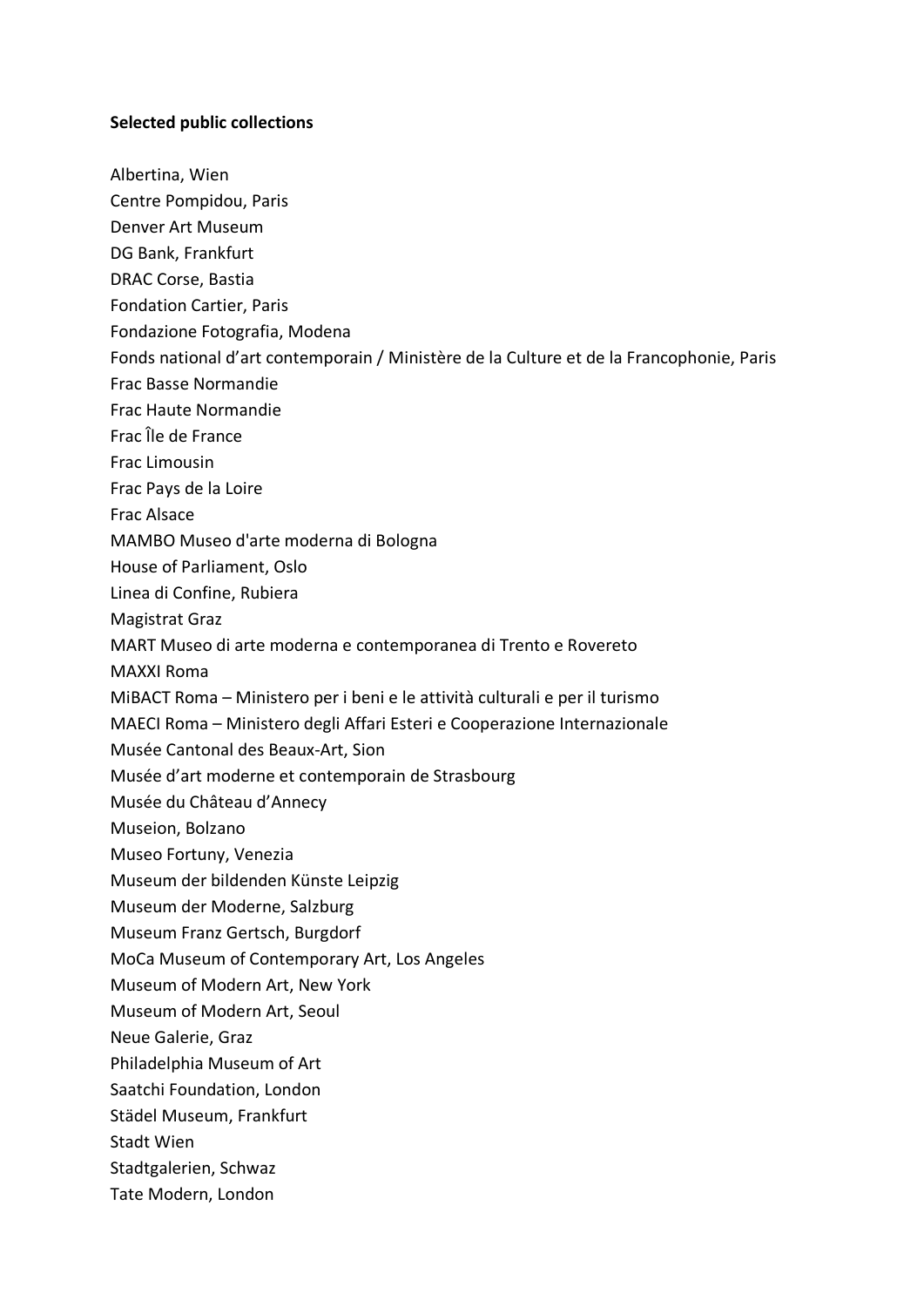Tiroler Landesregierung, Innsbruck UBS Art Collection World Center, Miami

### **Artist´s Talks**

### **2013**

*Environments-Urban State*, Institut für Gestaltung der Architekturfakultät Innsbruck *Antiparlando, Art/Design Practices*, Museion and Faculty for Design and Arts, Bolzano *Images et réflexions sur la mise en visibilité de l'espace*, La Filature, Mullhouse in cooperation with Le Quai – école supérieure d'art de Mulhouse

### **2012**

Series *Mittwochabend*, FB Architektur, TU Darmstadt Series *On the Make*, Universität Lichtenstein

**2011** *Artist's talk*, Fondazione Fotografia, Modena

#### **Academic engagement**

### **2014**

*Zur Sichtbarmachung des Raumes über Bilder* Workshop and lecture an der Schule Friedl Kubelka, Wien

*"Fachkurs künstlerische Fotografie"*, (Fine Art Photography Class) Faculty of Design and Art, Free University of Bolzano/Bozen Topic of the summer Semester 2014: "Landschaft" (landscape)

Processo Creativo / Organizzazione Studenti Accademia di Mendrisio

#### **2013**

*"Fachkurs künstlerische Fotografie"*, (Fine Art Photography Class) Faculty of Design and Art, Free University of Bolzano/Bozen Topic of the summer Semester 2013: "Ich selbst im Bild" (myself in the image)

#### **2012**

*Exam supervisor -* Final dissertations, Bachelor and Master in Sustainable Design, University of Liechtenstein, invited by professor Conradin Clavuot

*On the Make* - Lecture at the Institute of Architecture and Planning, University of Liechtenstein\*

*Representational Machines: Photography and the Reproduction of Space\**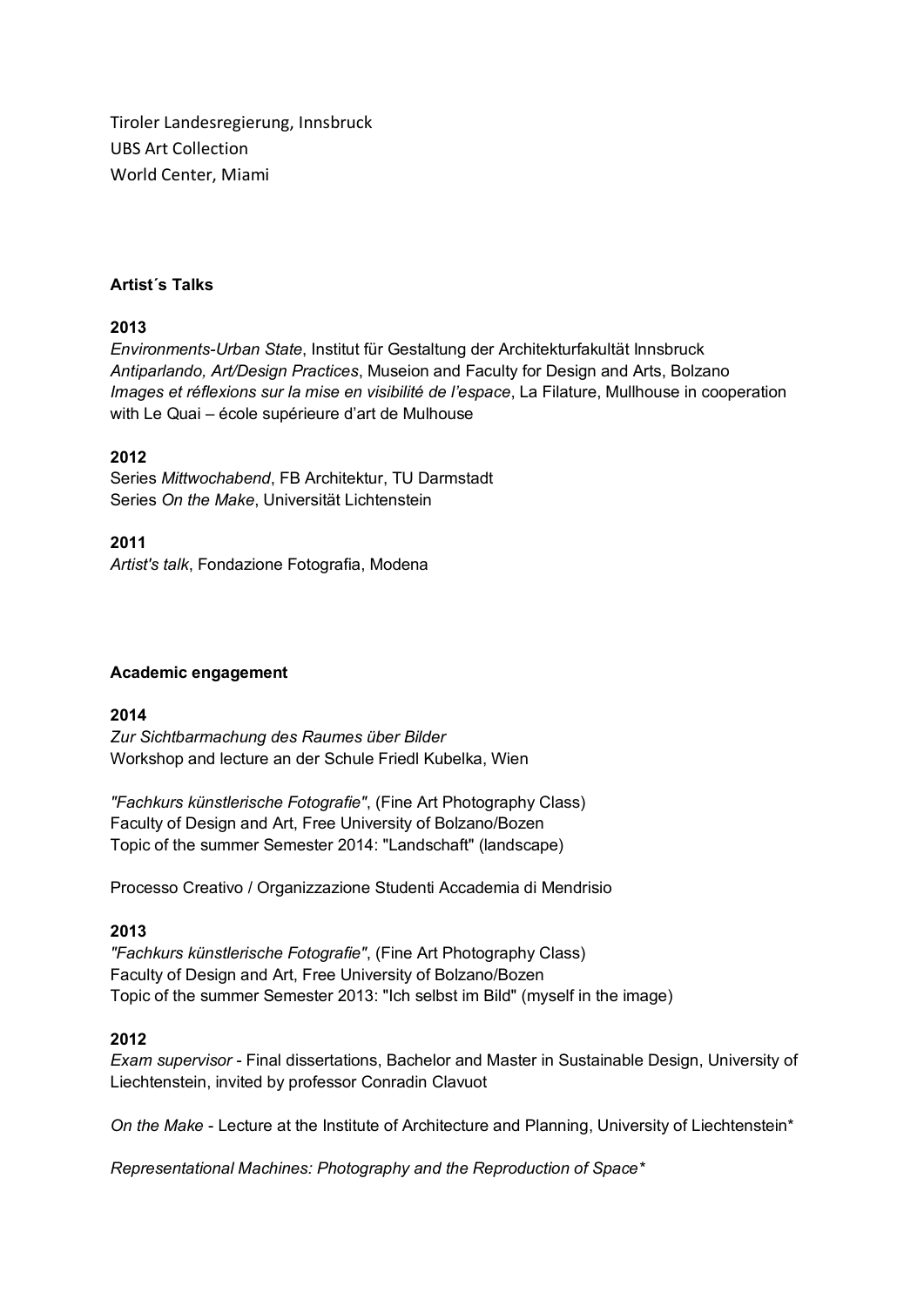Collaborative Research Network and Publication, Stockholm university (Sweden), The Royal Danish Academy of Fine Arts, School of Architecture (Denmark) and NTNU (Norway), 2011-2012

*"Fachkurs künstlerische Fotografie"*, (Fine Art Photography Class) Faculty of Design and Art, Free University of Bolzano/Bozen Summer Semester 2012: *Bindeglieder zwischen Vergangenheit und Zukunft – Das kulturelle Erbe in Bildern*, 20. September-14. Oktober 2012, Freie Universität Bozen Guest lecturer: Identitá, spazio, memoria - William Guerrieri, 17th May 2011

### **2011**

*"Fachkurs künstlerische Fotografie"*, (Fine Art Photography Class) Faculty of Design and Art, Free University of Bolzano/Bozen Summer Semester 2011:

*In Truden*, students´ exhibition, 5-15 November 2011, Haus der Vereine, Truden\* *Ort und Identität*, students´ exhibition and round table, 9-19 January 2012, arge/kunst, Bolzano/Bozen\*

Guest lecturer: Alla periferia dello sguardo - Marina Ballo Charmet, 9th June 2011

### *Questions of Representations\**

Symposium and Ph.D. Masterclass, The Royal Danish Academy of Fine Arts - School of Architecture, Aarhus School of Architecture, DKAD The Danish Doctoral Schools of Architecture and Design, EAAE European Association for Architectural Education, Copenhagen 2011

### **2010**

*Dimensionen - Die Welt der Wissenschaft - Features/Das Labor der Sinne. Kunst und Medizin im Dialog.*, Ö1 - O.R.F*.,* Wien 2010

### **2008-2005**

Workshop with Arch. Walter Angonese at Accademia di Architettura, Mendrisio 2008 Fine Art Photography Workshop at University of Art and Architecture, Yazd, 2006+2008 Lecture at Fachhochschule Bielefeld, Fachbereich Gestaltung, 2006 Lecture at IUAV, Faculty of Design and Arts, invited by Lewis Baltz, Venezia 2006 Lecture at Accademia di Architettura, Mendrisio 2005 Lecture at Fachschule Voralberg, Dornbirn 2005 Lecture at Design Academy, invited by Prof. Paola Tognon, Bolzano 2005

*(\*) denotes publication*

### **Public events**

*Panorama de Fotografía Italiana Contemporánea* class by Nicola Lorusso, UNAM, Ciudad de México 15- August 2011

Elisabeth Grübl – Studio Nummer 16 Studio Walter Niedermayr, Bolzano 18 June 2011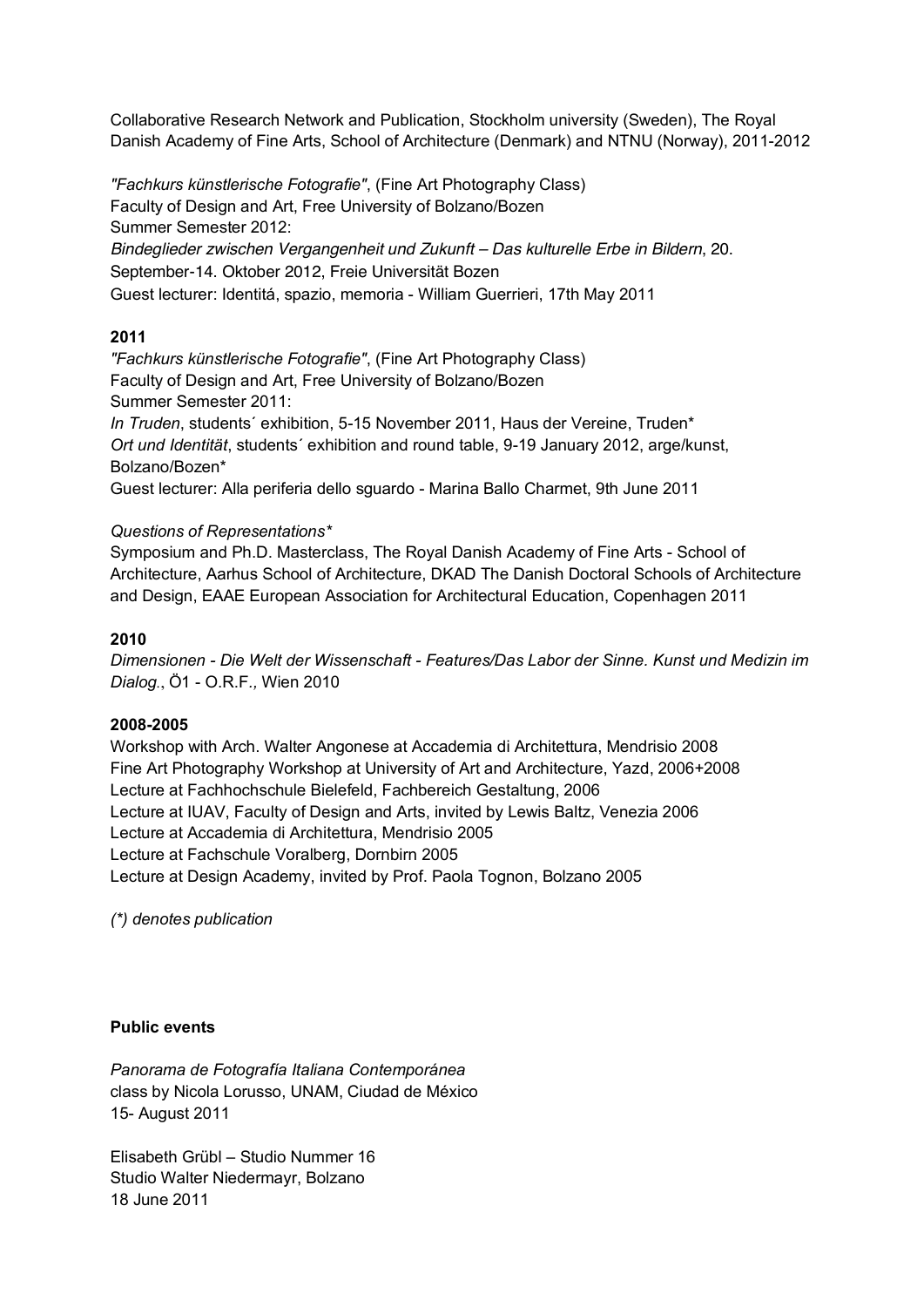Artists against AIDS Bundeskunsthalle, Bonn 16 May 2011

#### **Online resources**

-

-

-

*Alpine Wunden - Fotograf W. Niedermayr Aspekte, ZDF 18th February 2012 http://www.zdf.de/ZDFmediathek/kanaluebersicht/aktuellste/500#/beitrag/video/1572036/Alpine-Wunden:-Fotograf-W-Niedermayr*

*FE 2006\_Reggio Emilia. Molte città, diversi sguardi\_parte2*  Il limite e il confine: la città come luogo fisico Marco Zanta, Anne Tallentire, Walter Niedermay

fotografiaeuropea am 19.11.2010 http://www.youtube.com/watch?v=PnkfeDz5VWs

## *Architecture Biennale - Walter Niedermayr (NOW Interviews)*

Walter Niedermayr intervistato da Hans Ulrich Obrist alla Biennale Architettura 2010. Produced by the Institute of the 21st Century with support from ForYourArt, The Kayne Foundation, Brenda R. Potter, Catharine and Jeffrey Soros

Institute of 21st Century, 15.12.2010 http://vimeo.com/17860660

*EPFL / Rolex Learning Center - Francesco della Casa & Eugène / ppur.org - polytechpress.com*  http://www.ppur.org/livres/978-2-88074-861-6.html A peine cinq semaines après l'ouverture du Rolex Learning Center, le verdict tombe: ses architectes Kazuyo Sejima et Ryue Nishizawa (SAANA) deviennent les Lauréats du Pritzker Prize 2010.

Polytechpress am 28.05.2010 http://www.youtube.com/watch?v=Vz7MqNrXr6c

#### *SANAA / 35m3 D'Haeseleer & Kimpe & Poelaert*

Cinquante degrés nord / expo architecture/ Dominque Cominotto over de tentoonstellingen: KAZUYO SEJIMA & RYUE NISHIZAWA (SANAA) / WALTER NIEDERMAYR en D'HAESELEER & KIMPE & POELAERT, ANTWERPEN - GENT, 35m3 jonge architectuur in deSingel te Antwerpen, 24 april 2007.

desingeldirector, 22.11.2007 http://www.youtube.com/watch?v=5tK-3Mo2Mu4

#### *GUARDARE IL SILENZIO \_ trailer*

Cosa pensano artisti ed architetti quando devono realizzare un lavoro da collocare in un paesaggio alpino, caratterizzato da una natura mozzafiato? Anche le montagne cercano uno stile internazionale? E chi vive in montagna che ne pensa?